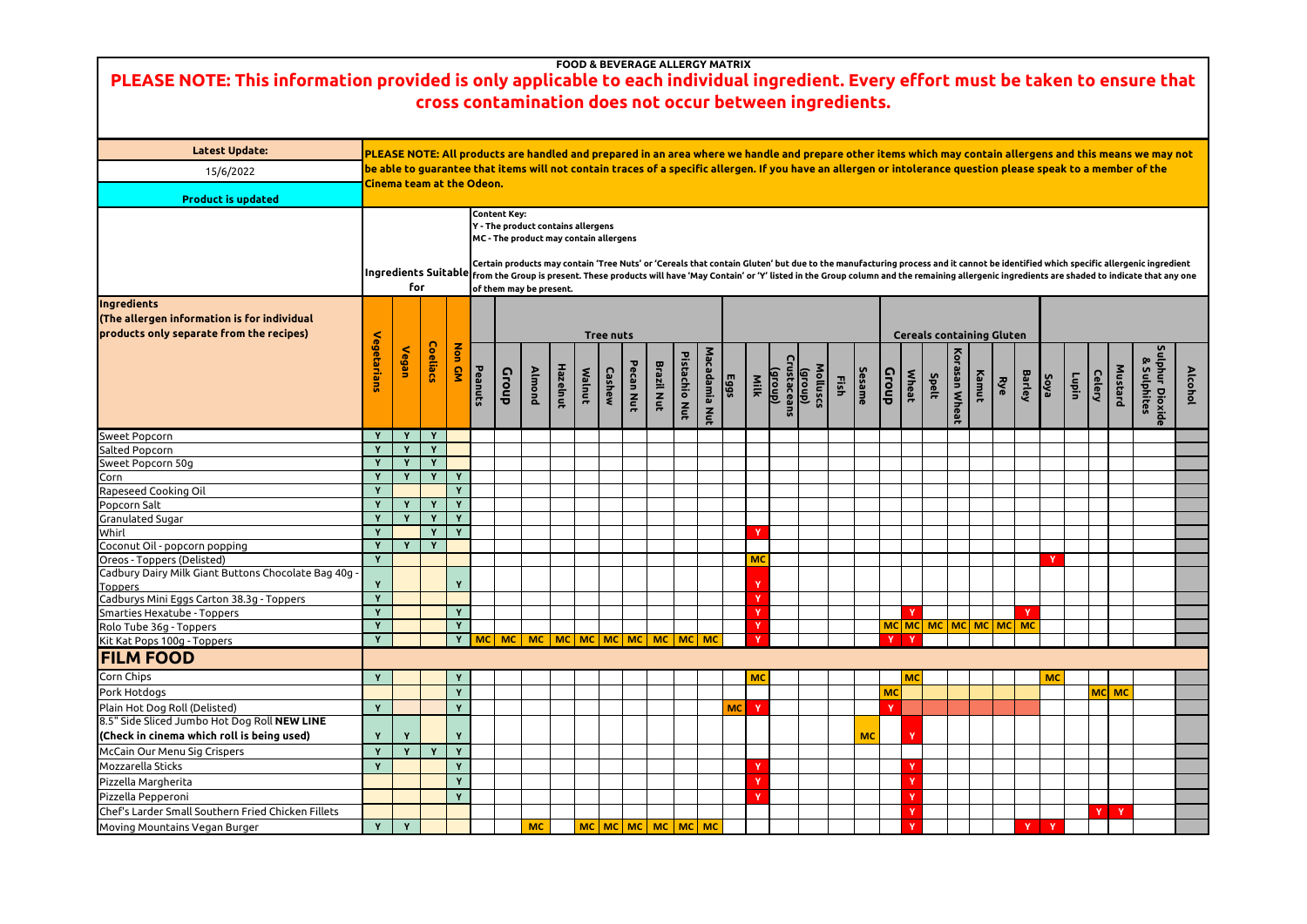| Violife Mature Slices                             |              | Y           | Y            | Y            |              |           |           |           |  |           |                                       |           |                              |              |  |           |   |              |    |  |    |       |                |    |  |             |              |  |
|---------------------------------------------------|--------------|-------------|--------------|--------------|--------------|-----------|-----------|-----------|--|-----------|---------------------------------------|-----------|------------------------------|--------------|--|-----------|---|--------------|----|--|----|-------|----------------|----|--|-------------|--------------|--|
| Chef's Larder Gourmet Burger Buns                 | Y            |             |              |              |              |           |           |           |  |           |                                       |           |                              |              |  |           |   | $\mathbf v$  |    |  |    |       |                |    |  |             |              |  |
|                                                   | Y            | Y           |              |              |              |           |           |           |  |           |                                       |           |                              |              |  | <b>MC</b> |   |              |    |  |    |       |                |    |  |             |              |  |
| <b>Bridor Butter Croissant</b>                    | Y            |             |              | Y            |              | <b>MC</b> | <b>MC</b> | $MC$ MC   |  | <b>MC</b> |                                       | <b>MC</b> | $\mathbf v$                  | $\mathbf{Y}$ |  | <b>MC</b> | Y | $\mathbf{Y}$ | MC |  | MC |       | $\sqrt{MC}$ MC |    |  |             |              |  |
| Jalapeno Relish                                   | Y            | Y           | Y            | Y            |              |           |           |           |  |           |                                       |           |                              |              |  |           |   |              |    |  |    |       |                |    |  |             |              |  |
| Mexican Salsa                                     | Y            | Y           | Y            | Y            |              |           |           |           |  |           |                                       |           |                              |              |  |           |   |              |    |  |    |       |                |    |  |             |              |  |
| Vegetarian Mature Cheese Sauce                    | Y            |             | Y            | Y            |              |           |           |           |  |           |                                       |           |                              | $\mathbf{v}$ |  |           |   |              |    |  |    |       |                |    |  |             |              |  |
| Cream Cheese, Garlic & Herb                       | Y            |             | Y            | Y            |              |           |           |           |  |           |                                       |           |                              | Y            |  |           |   |              |    |  |    |       |                |    |  |             |              |  |
| Jalapenos                                         | Y            | Y           | Y            | Y            |              |           |           |           |  |           |                                       |           |                              |              |  |           |   |              |    |  |    |       |                |    |  |             | $\mathbf{Y}$ |  |
| Gherkins                                          | Y            | $\mathbf v$ | Y            | Y            |              |           |           |           |  |           |                                       |           |                              |              |  |           |   |              |    |  |    |       |                |    |  | <b>N</b>    |              |  |
| Guacamole                                         | Y            | Y           | Y            | Y            |              |           |           |           |  |           |                                       |           |                              |              |  |           |   |              |    |  |    |       |                |    |  |             |              |  |
| Chef's Larder Tomato Ketchup                      | Y            | Y           | Y            |              |              |           |           |           |  |           |                                       |           |                              |              |  |           |   |              |    |  |    |       |                |    |  |             |              |  |
| Chef's Larder American-Style Mustard              | Y            | Y           | Y            |              |              |           |           |           |  |           |                                       |           |                              |              |  |           |   |              |    |  |    |       |                |    |  | $\mathbf v$ |              |  |
| HP Texan BBQ Sauce                                |              |             |              | $\mathbf{v}$ |              |           |           |           |  |           |                                       |           |                              |              |  |           |   |              |    |  |    |       |                |    |  |             |              |  |
| HZ Tomato Ketchup                                 | Y            | Y           | Y            | Y            |              |           |           |           |  |           |                                       |           |                              |              |  |           |   |              |    |  |    |       |                |    |  |             |              |  |
| Mayonnaise Sachet                                 |              |             |              | Y            |              |           |           |           |  |           |                                       |           |                              |              |  |           |   |              |    |  |    |       |                |    |  |             |              |  |
| Heniz Tomato Ketchup Sachet                       |              |             |              | Y            |              |           |           |           |  |           |                                       |           |                              |              |  |           |   |              |    |  |    |       |                |    |  |             |              |  |
| Frenchs Classic Mustard                           | Y            | Y           | Y            | Y            |              |           |           |           |  |           |                                       |           |                              |              |  |           |   |              |    |  |    |       |                |    |  | <b>v</b>    |              |  |
| Quality Street Weight Box                         | Y            |             | Y            |              | Y MC         |           |           |           |  |           | Y Y Y Y Y Y Y Y                       |           |                              | $\mathbf{Y}$ |  |           |   |              |    |  |    |       |                |    |  |             |              |  |
|                                                   |              |             |              |              |              |           |           |           |  |           |                                       |           |                              |              |  |           |   |              |    |  |    |       |                |    |  |             |              |  |
| Odeon Silver Cinema - Tea &                       |              |             |              |              |              |           |           |           |  |           |                                       |           |                              |              |  |           |   |              |    |  |    |       |                |    |  |             |              |  |
| <b>Coffee</b>                                     |              |             |              |              |              |           |           |           |  |           |                                       |           |                              |              |  |           |   |              |    |  |    |       |                |    |  |             |              |  |
| Typhoo Tea Bags                                   | Y            | Y           | Y            |              |              |           |           |           |  |           |                                       |           |                              |              |  |           |   |              |    |  |    |       |                |    |  |             |              |  |
| <b>White Sugar</b>                                | $\mathbf{Y}$ | Y           | $\mathbf{Y}$ |              |              |           |           |           |  |           |                                       |           |                              |              |  |           |   |              |    |  |    |       |                |    |  |             |              |  |
| Nescafe Coffee Tub                                |              |             |              |              |              |           |           |           |  |           |                                       |           |                              |              |  |           |   |              |    |  |    |       |                |    |  |             |              |  |
| <b>Lotus Biscuits</b>                             | -Y           | Y           |              |              |              | <b>MC</b> |           |           |  |           |                                       |           |                              |              |  |           |   | <b>M</b>     |    |  |    |       | $\mathbf v$    |    |  |             |              |  |
| Semi Skimmed Milk                                 | Y            |             |              |              |              |           |           |           |  |           |                                       |           |                              | Y            |  |           |   |              |    |  |    |       |                |    |  |             |              |  |
| <b>Skimmed Milk</b>                               | Y            |             |              |              |              |           |           |           |  |           |                                       |           |                              | Y            |  |           |   |              |    |  |    |       |                |    |  |             |              |  |
|                                                   |              |             |              |              |              |           |           |           |  |           |                                       |           |                              |              |  |           |   |              |    |  |    |       |                |    |  |             |              |  |
| <b>Whole Milk</b>                                 | Y            |             |              |              |              |           |           |           |  |           |                                       |           |                              | <b>v</b>     |  |           |   |              |    |  |    |       |                |    |  |             |              |  |
|                                                   |              |             |              |              |              |           |           |           |  |           |                                       |           |                              |              |  |           |   |              |    |  |    |       |                |    |  |             |              |  |
| <b>SAHARA NUTS</b>                                |              |             |              | Y            | $\mathbf{Y}$ |           |           |           |  |           |                                       |           |                              |              |  | <b>MC</b> |   | $\mathbf{Y}$ |    |  |    |       |                | MC |  | $Y$ $Y$     |              |  |
| Wheat Coated Peanuts with Sweet Chili Taste       |              |             |              |              |              |           |           |           |  |           |                                       |           |                              |              |  |           |   |              |    |  |    |       |                |    |  |             |              |  |
| <b>LINDT CHOCOLATE</b>                            | Y            |             |              |              |              |           |           |           |  |           |                                       |           |                              |              |  |           |   |              |    |  |    | Y     |                |    |  |             |              |  |
| Lindt Milk Truffles                               |              |             |              |              |              | <b>MC</b> |           |           |  |           | MC   MC   MC   MC   MC   MC   MC   MC |           |                              |              |  |           |   |              |    |  |    |       |                |    |  |             |              |  |
| Lindt White Truffles                              | Y            |             |              |              |              | <b>MC</b> |           |           |  |           | MC   MC   MC   MC   MC   MC   MC   MC |           |                              | Y            |  |           |   |              |    |  |    |       |                |    |  |             |              |  |
| <b>Lindt Mint Truffles</b>                        | Y            |             |              |              |              | <b>MC</b> | <b>MC</b> |           |  |           | MC MC MC MC MC MC MC MC               |           |                              | Y            |  |           |   |              |    |  |    | Y     | $\mathbf{Y}$   |    |  |             |              |  |
| Lindt Strawberries & Cream Truffles               | Y            |             |              |              |              | <b>MC</b> | <b>MC</b> |           |  |           | мс   мс   мс   мс   мс   мс   мс      |           |                              | $\mathbf Y$  |  |           |   |              |    |  |    |       | Ÿ              |    |  |             |              |  |
| Lindt Milk & White Truffles                       | Y            |             |              |              |              | <b>MC</b> |           |           |  |           | MC   MC   MC   MC   MC   MC   MC   MC |           |                              | Y            |  |           |   |              |    |  |    | Y     | $\mathbf Y$    |    |  |             |              |  |
| Lindt Salted Caramel Truffles                     | Y            |             |              |              |              | <b>MC</b> |           |           |  |           |                                       |           | $\mathbf{Y}$                 | Y            |  |           |   |              |    |  |    | $Y -$ | $\mathbf{Y}$   |    |  |             |              |  |
| Lindt Double Chocolate Truffles                   | Y            |             |              |              |              | <b>MC</b> |           |           |  |           |                                       |           | $\mathbf{Y}$<br>$\mathbf{Y}$ |              |  |           |   |              |    |  |    | Y     | $\mathbf{Y}$   |    |  |             |              |  |
| <b>PICK N MIX</b>                                 |              |             |              |              |              |           |           |           |  |           |                                       |           |                              |              |  |           |   |              |    |  |    |       |                |    |  |             |              |  |
| <b>Black &amp; Raspberries</b>                    |              |             |              |              |              |           |           |           |  |           |                                       |           |                              |              |  |           |   |              |    |  |    |       |                |    |  |             |              |  |
| <b>Blue Raspberry Bonbons</b>                     | Y            | Y           |              |              | <b>MC</b>    |           | <b>MC</b> | <b>MC</b> |  |           |                                       |           |                              | <b>MC</b>    |  |           |   |              |    |  |    |       | <b>MC</b>      |    |  |             |              |  |
| <b>Bunnies</b>                                    | Y            | Y           |              |              |              |           |           |           |  |           |                                       |           |                              | <b>MC</b>    |  |           |   |              |    |  |    |       |                |    |  |             |              |  |
| Cherries                                          |              |             |              |              |              |           |           |           |  |           |                                       |           |                              |              |  |           |   |              |    |  |    |       |                |    |  |             |              |  |
|                                                   |              |             |              |              |              |           |           |           |  |           |                                       |           |                              |              |  |           |   |              |    |  |    |       |                |    |  |             |              |  |
| Cola Bottle                                       | Y            |             |              |              | <b>MC</b>    |           |           |           |  |           |                                       |           |                              | Y            |  |           |   |              |    |  |    |       | $\mathbf v$    |    |  |             |              |  |
| <b>Crispy Bite</b>                                |              |             |              |              |              |           | <b>MC</b> | <b>MC</b> |  |           |                                       |           |                              |              |  |           |   |              |    |  |    |       |                |    |  |             |              |  |
| Fizzy Bubblegum Bottles                           |              |             |              |              |              |           |           |           |  |           |                                       |           |                              |              |  |           |   |              |    |  |    |       |                |    |  |             |              |  |
| <b>Fizzy Cherry Bottles</b>                       |              |             |              |              |              |           |           |           |  |           |                                       |           |                              |              |  |           |   |              |    |  |    |       |                |    |  |             |              |  |
| <b>Fizzy Cola Bottles</b>                         |              |             |              |              |              |           |           |           |  |           |                                       |           |                              |              |  |           |   |              |    |  |    |       |                |    |  |             |              |  |
| <b>Fizzy Dummies</b>                              |              |             |              |              |              |           |           |           |  |           |                                       |           |                              |              |  |           |   |              |    |  |    |       |                |    |  |             |              |  |
| Flowers                                           |              |             |              |              |              |           |           |           |  |           |                                       |           |                              |              |  |           |   |              |    |  |    |       |                |    |  |             |              |  |
| <b>Giant Cola Bottles</b><br><b>Giant Snowies</b> | Y            |             |              |              |              |           |           |           |  |           |                                       |           |                              |              |  |           |   |              |    |  |    |       |                |    |  |             |              |  |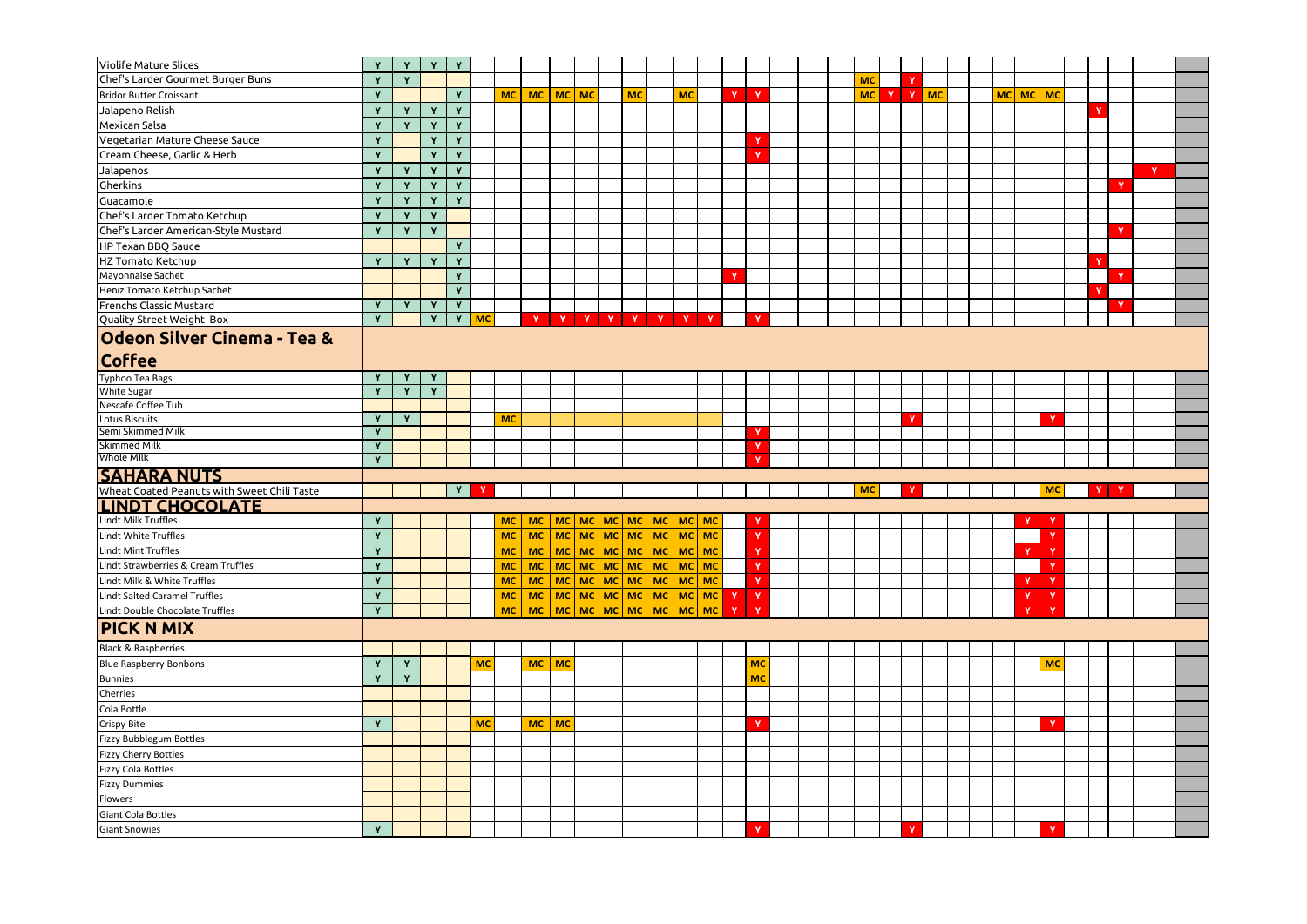| Gourmet Jelly Beans Premium        | $\mathbf{v}$ |   |                   |    |           |           |           |                                                      |  |                                    |  |                           |              |  |           |                                    |  |  |              |              |  |           |              |
|------------------------------------|--------------|---|-------------------|----|-----------|-----------|-----------|------------------------------------------------------|--|------------------------------------|--|---------------------------|--------------|--|-----------|------------------------------------|--|--|--------------|--------------|--|-----------|--------------|
| Juicy Strawberries                 | $\mathbf{v}$ | Y |                   |    |           |           |           |                                                      |  |                                    |  |                           |              |  |           |                                    |  |  |              |              |  |           |              |
| Milk Chocolate Beanies             | $\mathbf{v}$ |   |                   |    | <b>MC</b> | <b>MC</b> |           |                                                      |  |                                    |  |                           |              |  |           |                                    |  |  |              |              |  |           |              |
| Milk Chocolate Mini Eggs           | $\mathbf{v}$ |   |                   |    | <b>MC</b> | <b>MC</b> |           |                                                      |  |                                    |  |                           | $\mathbf{v}$ |  |           |                                    |  |  |              |              |  |           |              |
| Milk Chocolate Raisins             |              |   |                   |    | <b>MC</b> | <b>MC</b> |           |                                                      |  |                                    |  |                           |              |  |           |                                    |  |  |              |              |  |           |              |
| Milk Chocolate Toffee Chews        | Y            |   |                   |    |           |           |           |                                                      |  |                                    |  |                           |              |  |           |                                    |  |  |              |              |  |           |              |
| Mini Strawberry Cables             |              |   |                   |    |           |           |           |                                                      |  |                                    |  |                           |              |  | $Y$ $Y$   |                                    |  |  |              |              |  |           |              |
| Partymix                           |              |   |                   |    |           |           |           |                                                      |  |                                    |  |                           |              |  |           |                                    |  |  |              |              |  |           |              |
| Rainbox Mix                        | $\mathbf v$  |   |                   |    |           |           |           |                                                      |  |                                    |  |                           | <b>MC</b>    |  |           |                                    |  |  |              |              |  |           |              |
| <b>Red Metre</b>                   |              | Y |                   |    |           |           |           |                                                      |  |                                    |  |                           | <b>MC</b>    |  |           |                                    |  |  |              | <b>MC</b>    |  |           |              |
| Smileys                            | Y            |   |                   |    |           |           |           |                                                      |  |                                    |  |                           |              |  |           |                                    |  |  |              |              |  |           |              |
| Sour Cherries                      |              |   |                   |    |           |           |           |                                                      |  |                                    |  |                           |              |  | <b>MC</b> |                                    |  |  |              | <b>MC</b>    |  | <b>MC</b> |              |
| Sour Dracula Teeth                 |              |   |                   |    |           |           |           |                                                      |  |                                    |  |                           | <b>MC</b>    |  |           |                                    |  |  |              |              |  |           |              |
| <b>Strawberry Bonbons</b>          |              |   |                   |    | <b>MC</b> |           | <b>MC</b> | MC                                                   |  |                                    |  |                           | <b>MC</b>    |  |           |                                    |  |  |              | <b>MC</b>    |  |           |              |
| <b>Strawberry Rocketz</b>          |              |   |                   |    |           |           |           |                                                      |  |                                    |  |                           |              |  | Y         | $\mathbf{Y}$                       |  |  |              |              |  |           |              |
| <b>Stretchy Snakes</b>             |              |   |                   |    |           |           |           |                                                      |  |                                    |  |                           |              |  |           |                                    |  |  |              |              |  |           |              |
| <b>Sugared Strawberries</b>        | $\mathbf v$  | Y |                   |    |           |           |           |                                                      |  |                                    |  |                           |              |  |           |                                    |  |  |              |              |  |           |              |
| <b>Teddy Bears</b>                 |              |   |                   |    |           |           |           |                                                      |  |                                    |  |                           |              |  |           |                                    |  |  |              |              |  |           |              |
| Vanilla Fudge                      | Y            |   |                   |    | <b>MC</b> |           | <b>MC</b> | <b>MC</b>                                            |  |                                    |  | <b>MC</b>                 | Y            |  |           |                                    |  |  |              |              |  |           |              |
| Watermelon slices                  |              |   |                   |    |           |           |           |                                                      |  |                                    |  |                           |              |  |           |                                    |  |  |              |              |  |           |              |
| <b>BEN &amp; JERRY SCOOPED ICE</b> |              |   |                   |    |           |           |           |                                                      |  |                                    |  |                           |              |  |           |                                    |  |  |              |              |  |           |              |
|                                    |              |   |                   |    |           |           |           |                                                      |  |                                    |  |                           |              |  |           |                                    |  |  |              |              |  |           |              |
| <b>CREAM</b>                       |              |   |                   |    |           |           |           |                                                      |  |                                    |  |                           |              |  |           |                                    |  |  |              |              |  |           |              |
| <b>B&amp;J 4.5L</b>                |              |   |                   |    |           |           |           |                                                      |  |                                    |  |                           |              |  |           |                                    |  |  |              |              |  |           |              |
| <b>Caramel Chew Chew</b>           | Y            |   |                   | Y  |           |           | <b>MC</b> |                                                      |  |                                    |  | <b>Y</b>                  | $\mathbf{Y}$ |  |           |                                    |  |  |              |              |  |           |              |
| <b>Cherry Garcia</b>               | $\mathbf{v}$ |   |                   | Y  |           |           |           |                                                      |  |                                    |  |                           | $\mathbf{Y}$ |  |           |                                    |  |  |              |              |  |           |              |
| Chocolate Fudge Brownie            | $\mathbf{v}$ |   |                   | Y  |           |           |           |                                                      |  |                                    |  |                           | Y            |  |           |                                    |  |  | $\mathbf{v}$ |              |  |           |              |
| Cookie Dough                       |              |   |                   | Y  |           |           |           |                                                      |  |                                    |  |                           | Y            |  |           |                                    |  |  |              |              |  |           | <b>V</b>     |
| Cookie Dough Chunks                | Y            |   |                   |    |           |           |           |                                                      |  |                                    |  | $\mathbf{v}$ $\mathbf{r}$ | $\mathbf{Y}$ |  |           |                                    |  |  |              | $\mathbf{v}$ |  |           | <b>T</b>     |
| Double Caramel Brownie             | Y            |   |                   | Y  |           |           |           | MC   MC   MC   MC   MC   MC   Mc   MC                |  |                                    |  | $\mathbf{Y}$              | $\mathbf{Y}$ |  |           |                                    |  |  |              | MC           |  |           | Y            |
| Hazel Nuttin' But Chocolate        | Y            |   |                   |    |           | <b>MC</b> | <b>MC</b> |                                                      |  |                                    |  |                           | $\mathbf Y$  |  |           |                                    |  |  |              |              |  |           |              |
| Peanut Butter Cup                  | $\mathbf{v}$ |   |                   | Y. | Y         |           |           |                                                      |  |                                    |  | Y                         | $\mathbf Y$  |  |           | <u>мс  мс   мс   мс   мс   мс </u> |  |  |              | Y            |  |           | Y            |
| Phish Food                         | $\mathbf v$  |   |                   | Y  |           |           |           |                                                      |  |                                    |  | $\mathbf{Y}$              | $\mathbf{Y}$ |  |           |                                    |  |  |              |              |  |           | $\mathbf{Y}$ |
| <b>Strawberry Cheesecake</b>       | $\mathbf{v}$ |   |                   | Y  |           |           |           |                                                      |  |                                    |  | $\mathbf{v}$              | $\mathbf{Y}$ |  |           |                                    |  |  |              |              |  |           |              |
| Vanilla Fairtrade                  | Y            |   |                   | Y  |           |           |           |                                                      |  |                                    |  |                           | $\mathbf{Y}$ |  |           |                                    |  |  |              |              |  |           | Y            |
| Vanilla Pecan Blondie              | Y            |   |                   | Y  |           |           | $Y -$     |                                                      |  |                                    |  | Y Y Y Y Y Y Y Y Y         | $\mathbf{Y}$ |  |           |                                    |  |  |              | <b>MC</b>    |  |           | $\mathbf{Y}$ |
| Moophoria Poppin Popcorn           | $\mathbf{v}$ |   |                   |    | <b>MC</b> |           |           |                                                      |  |                                    |  | Y                         | $\mathbf{Y}$ |  |           |                                    |  |  |              |              |  |           |              |
| Non Dairy Cookies on Cookie Dough  | Y            | Y |                   |    |           |           | $Y -$     |                                                      |  | Y Y Y Y Y Y Y Y                    |  |                           |              |  |           |                                    |  |  |              |              |  |           | $\mathbf{Y}$ |
| Non Ice Cream Products             |              |   |                   |    |           |           |           |                                                      |  |                                    |  |                           |              |  |           |                                    |  |  |              |              |  |           |              |
| Caramel sauce                      | Y            |   |                   |    |           |           |           |                                                      |  |                                    |  |                           | Y            |  |           |                                    |  |  | $\mathbf{Y}$ | Y            |  |           |              |
| Chocolate Sauce (Paste)            | $\mathbf{v}$ |   |                   |    |           |           | <b>MC</b> |                                                      |  | │ мс   мс   мс   мс   мс   мс   мс |  |                           | <b>MC</b>    |  |           |                                    |  |  | $\mathbf{Y}$ | $\mathbf{v}$ |  |           |              |
| Hazelnut Crunch                    |              | Y |                   | Y  |           |           |           |                                                      |  |                                    |  |                           |              |  |           |                                    |  |  |              |              |  |           |              |
| Milk Chocolate Peaces              | Y            |   |                   | Y  |           |           |           |                                                      |  |                                    |  | <b>MC</b>                 | $\mathbf{Y}$ |  |           | MC                                 |  |  | $MC$ MC      |              |  |           |              |
| Rainbow Sprinkles                  | $\mathbf{v}$ |   |                   |    |           |           |           |                                                      |  |                                    |  | <b>MC</b>                 | $\mathbf{Y}$ |  |           | МC                                 |  |  | $MC$ MC      | <b>V</b>     |  |           |              |
| Sleeved Sugar Cone                 | Y            |   |                   | Y  |           |           |           | $Y \mid Y \mid Y \mid Y \mid Y \mid Y \mid Y \mid Y$ |  |                                    |  |                           |              |  |           |                                    |  |  |              |              |  |           |              |
| Waffle Cone                        | Y            |   |                   | Y  |           |           |           | MC   MC   MC   MC   MC   MC   MC   MC                |  |                                    |  |                           | $\mathbf{Y}$ |  |           |                                    |  |  |              | <b>MC</b>    |  |           |              |
| White Chocolate Hearts             | Y            |   |                   | Y  |           |           |           | MC   MC   MC   MC   MC   MC   MC   MC                |  |                                    |  |                           | $\mathbf Y$  |  |           |                                    |  |  |              | <b>MC</b>    |  |           |              |
| Waffle Vanilla Dough               | Y            |   |                   |    | <b>MC</b> |           |           | $MC   MC   MC   MC   MC   MC   MC   MC   MC$         |  |                                    |  | $\mathbf{Y}$              | $\mathbf{Y}$ |  |           |                                    |  |  |              |              |  |           |              |
| <b>DISPENSED DRINKS</b>            |              |   |                   |    |           |           |           |                                                      |  |                                    |  |                           |              |  |           |                                    |  |  |              |              |  |           |              |
| <b>Coca Cola Dispensed Drinks</b>  |              |   |                   |    |           |           |           |                                                      |  |                                    |  |                           |              |  |           |                                    |  |  |              |              |  |           |              |
| Coca Cola                          | Y            |   | Y<br>$\mathbf{Y}$ | Y  |           |           |           |                                                      |  |                                    |  |                           |              |  |           |                                    |  |  |              |              |  |           |              |
|                                    |              |   |                   |    |           |           |           |                                                      |  |                                    |  |                           |              |  |           |                                    |  |  |              |              |  |           |              |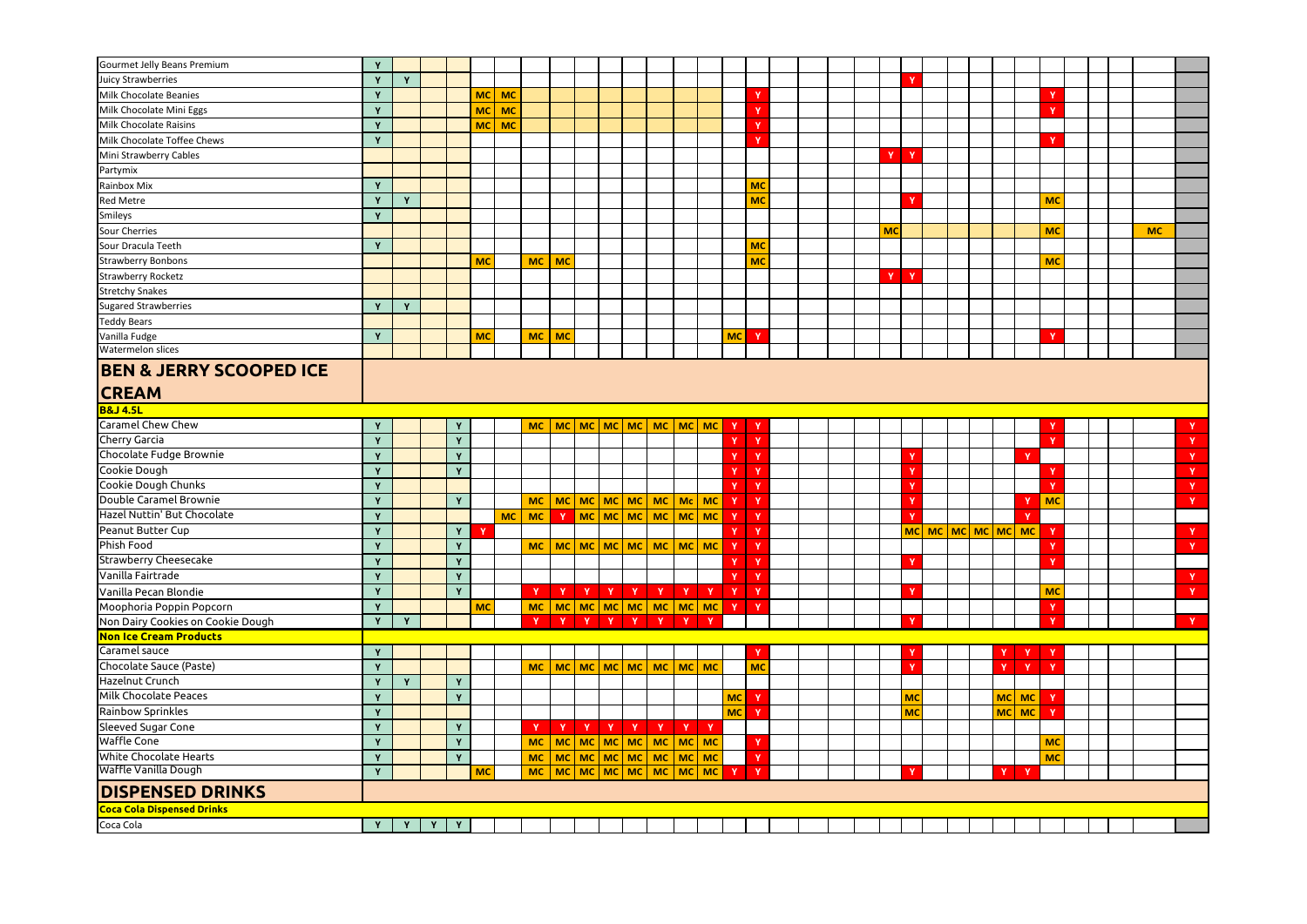| Coke Zero                              | Y              | Y            | Y            | Y            |  |  |  |  |  |  |  |  |  |  |  |  |  |
|----------------------------------------|----------------|--------------|--------------|--------------|--|--|--|--|--|--|--|--|--|--|--|--|--|
| Diet Coke                              | Y              | Y            | Y            | Y            |  |  |  |  |  |  |  |  |  |  |  |  |  |
| Fanta Orange                           | Y              | $\mathbf{v}$ | Y            | Y            |  |  |  |  |  |  |  |  |  |  |  |  |  |
| Fanta Orange Zero                      | Y              | $\mathbf{Y}$ |              | Y            |  |  |  |  |  |  |  |  |  |  |  |  |  |
| Sprite Zero                            | Y              | Y            | Y            | Y            |  |  |  |  |  |  |  |  |  |  |  |  |  |
| Coca Cola Freestyle                    |                |              |              |              |  |  |  |  |  |  |  |  |  |  |  |  |  |
| Coca Cola                              | Y              | Y            | Y            | Y            |  |  |  |  |  |  |  |  |  |  |  |  |  |
| Diet Coke                              | Y              | $\mathbf v$  | $\mathbf{Y}$ | $\mathbf{v}$ |  |  |  |  |  |  |  |  |  |  |  |  |  |
| Diet Coke Cherry                       | Y              | $\mathbf{Y}$ | Y            | Y            |  |  |  |  |  |  |  |  |  |  |  |  |  |
| Diet Coke Vanilla                      | Y              | Y            | $\mathbf{Y}$ | Y            |  |  |  |  |  |  |  |  |  |  |  |  |  |
| Diet Coke Raspberry                    | Y              | $\mathbf{v}$ | $\mathbf{Y}$ | Y            |  |  |  |  |  |  |  |  |  |  |  |  |  |
| Diet Coke Lime                         | Y              | $\mathbf{Y}$ | Y            | Y            |  |  |  |  |  |  |  |  |  |  |  |  |  |
| Diet Coke Cherry Vanilla               |                | $\mathbf v$  | Y            | $\mathbf{v}$ |  |  |  |  |  |  |  |  |  |  |  |  |  |
| Diet Coke Orange                       | Y              | Y            | Y            | Y            |  |  |  |  |  |  |  |  |  |  |  |  |  |
| Coca Cola Zero Sugar                   | Y              | $\mathbf{Y}$ | Y            | Y            |  |  |  |  |  |  |  |  |  |  |  |  |  |
| Coca Cola Zero Sugar Cherry            | $\overline{Y}$ | $\mathbf{Y}$ | Y            | Y            |  |  |  |  |  |  |  |  |  |  |  |  |  |
| Coca Cola Zero Sugar Orange            | Y              | $\mathbf{v}$ | Y            | Y            |  |  |  |  |  |  |  |  |  |  |  |  |  |
| Coca Cola Zero Sugar Vanilla           | Y              | $\mathbf{Y}$ | Y            | Y            |  |  |  |  |  |  |  |  |  |  |  |  |  |
| Coca Cola Zero Sugar Raspberry         | Y              | Y            | Y            | Y            |  |  |  |  |  |  |  |  |  |  |  |  |  |
| Coca Cola Zero Sugar Lemon             | Y              | Y            | Y            | Y            |  |  |  |  |  |  |  |  |  |  |  |  |  |
| Coca Cola Zero Sugar Lime              | Y              | $\mathbf v$  | Y            | Y            |  |  |  |  |  |  |  |  |  |  |  |  |  |
| Coca Cola Zero Sugar Cherry Vanilla    | Y              | $\mathbf{Y}$ | Y            | Y            |  |  |  |  |  |  |  |  |  |  |  |  |  |
| Coca Cola Zero Sugar Peach             | Y              | Y            | Y            | Y            |  |  |  |  |  |  |  |  |  |  |  |  |  |
| Diet Coke Caffeine Free                | Y              | $\mathbf{Y}$ | Y            | Y            |  |  |  |  |  |  |  |  |  |  |  |  |  |
| Diet Coke Caffeine Free Cherry         | Y              | Y            | Y            | Y            |  |  |  |  |  |  |  |  |  |  |  |  |  |
| Diet Coke Caffeine Free Vanilla        | $\mathbf{Y}$   | $\mathbf v$  | Y            | Y            |  |  |  |  |  |  |  |  |  |  |  |  |  |
| Diet Coke Caffeine Free Raspberry      | Y              | Y            | Y            | Y            |  |  |  |  |  |  |  |  |  |  |  |  |  |
| Diet Coke Caffeine Free Lime           | Y              | Y            | Y            | Y            |  |  |  |  |  |  |  |  |  |  |  |  |  |
| Diet Coke Caffeine Free Cherry Vanilla | $\mathbf Y$    | $\sqrt{V}$   | $\sqrt{y}$   | $\sqrt{Y}$   |  |  |  |  |  |  |  |  |  |  |  |  |  |
| Diet Coke Caffeine Free Orange         | Y              | $\mathbf{Y}$ | Y            | Y            |  |  |  |  |  |  |  |  |  |  |  |  |  |
| Dr Pepper                              | Y              | $\mathbf{v}$ | Y            | Y            |  |  |  |  |  |  |  |  |  |  |  |  |  |
| Dr Pepper Cherry                       | Y              | Y            | Y            | Y            |  |  |  |  |  |  |  |  |  |  |  |  |  |
| Dr Pepper Cherry Vanilla               | Y              | Y            | Y            | Y            |  |  |  |  |  |  |  |  |  |  |  |  |  |
| Dr Pepper Strawberry                   | Y              | $\mathbf{v}$ | Y            | Y            |  |  |  |  |  |  |  |  |  |  |  |  |  |
| Dr Pepper Zero                         | Y              | $\mathbf{Y}$ | Y            | Y            |  |  |  |  |  |  |  |  |  |  |  |  |  |
| Dr Pepper Zero Cherry                  | Y              | Y            | Y            | Y            |  |  |  |  |  |  |  |  |  |  |  |  |  |
| Dr Pepper Zero Cherry Vanilla          | Y              | $\mathbf{Y}$ | Y            | Y            |  |  |  |  |  |  |  |  |  |  |  |  |  |
| Dr Pepper Zero Strawberry              | Y              | Y            | Y            | Y            |  |  |  |  |  |  |  |  |  |  |  |  |  |
| Fanta Orange                           | Y              | $\mathbf v$  | Y            | $\mathbf{v}$ |  |  |  |  |  |  |  |  |  |  |  |  |  |
| <b>Fanta Cherry</b>                    | Y              | $\mathbf{Y}$ | $\mathbf{Y}$ | Y            |  |  |  |  |  |  |  |  |  |  |  |  |  |
| Fanta Raspberry                        | Y              | $\mathbf{Y}$ | $\mathbf{Y}$ | Y            |  |  |  |  |  |  |  |  |  |  |  |  |  |
| Fanta Lemon                            | Y              | $\mathbf{Y}$ | $\mathbf{Y}$ | Y            |  |  |  |  |  |  |  |  |  |  |  |  |  |
| Fanta Grape                            | Y              | $\mathbf{Y}$ | Y            | Y            |  |  |  |  |  |  |  |  |  |  |  |  |  |
|                                        |                | $\mathbf{v}$ | Y            | $\mathbf{v}$ |  |  |  |  |  |  |  |  |  |  |  |  |  |
| Fanta Peach                            | Y<br>Y         | Y            | Y            | Y            |  |  |  |  |  |  |  |  |  |  |  |  |  |
| Fanta Strawberry                       |                |              |              |              |  |  |  |  |  |  |  |  |  |  |  |  |  |
| Fanta Fruit Punch                      | Y              | Y            | Y            | Y<br>Y       |  |  |  |  |  |  |  |  |  |  |  |  |  |
| Fanta Zero                             | Y              | $\mathbf{Y}$ | Y            |              |  |  |  |  |  |  |  |  |  |  |  |  |  |
| Fanta Zero Cherry                      | Υ              | Y            | Y            | Y            |  |  |  |  |  |  |  |  |  |  |  |  |  |
| Fanta Zero Raspberry                   | Y              | $\mathbf{Y}$ | Y            | Y            |  |  |  |  |  |  |  |  |  |  |  |  |  |
| Fanta Zero Lemon                       | Y              | Y            | Y            | Y            |  |  |  |  |  |  |  |  |  |  |  |  |  |
| Fanta Zero Grape                       | Y              | Y            | Y            | Y            |  |  |  |  |  |  |  |  |  |  |  |  |  |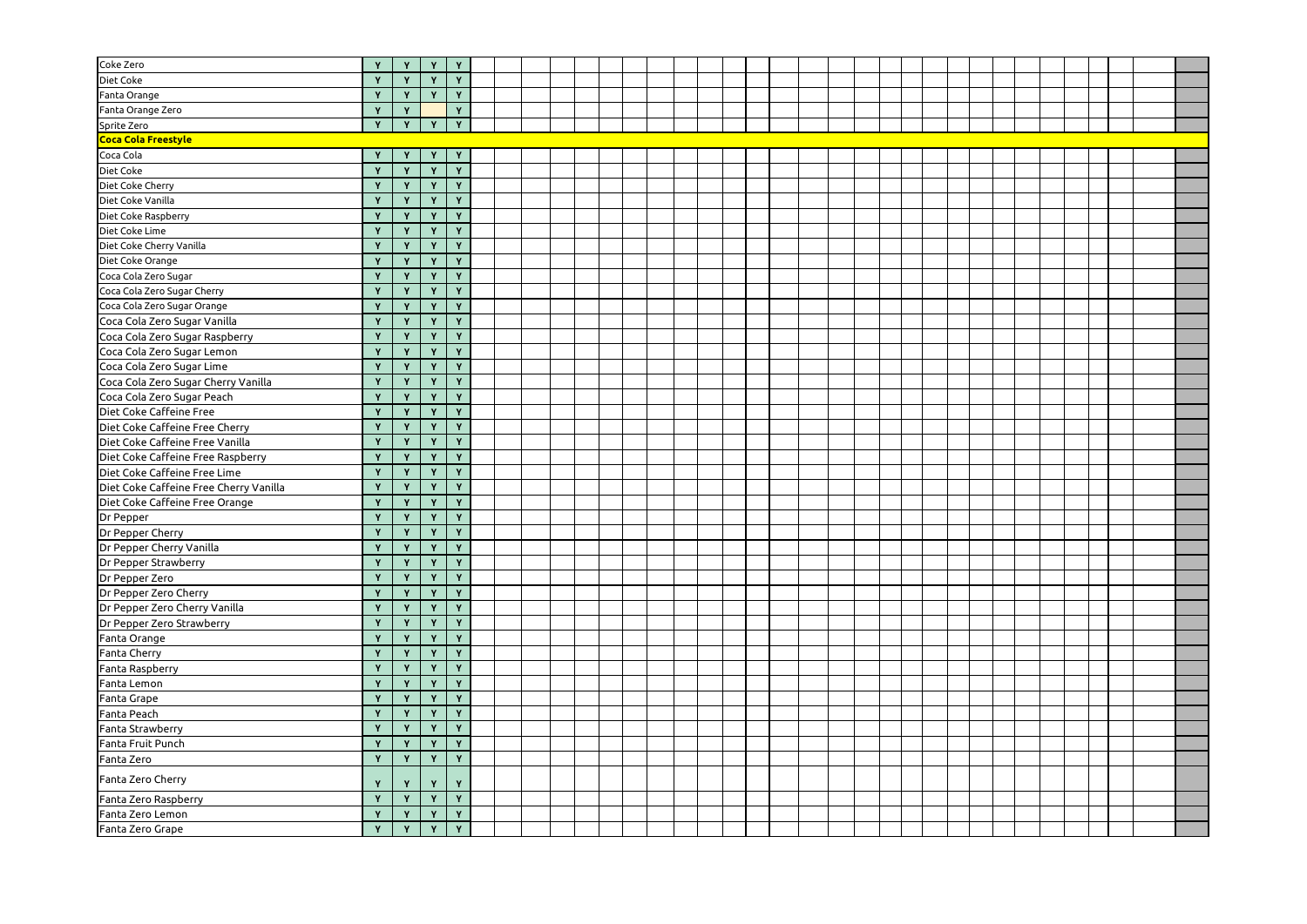| Fanta Zero Peach                  | Y            | $Y -$        | Y              | Y               |  |  |  |  |  |  |  |  |  |  |  |  |  |
|-----------------------------------|--------------|--------------|----------------|-----------------|--|--|--|--|--|--|--|--|--|--|--|--|--|
| Fanta Zero Strawberry             | Y            | Y            | Y              | Y               |  |  |  |  |  |  |  |  |  |  |  |  |  |
| Fanta Zero Fruit Punch            | Y            | Y            | Y              | Y               |  |  |  |  |  |  |  |  |  |  |  |  |  |
| <b>Fanta No Bubbles</b>           | Y            | Y            | $\mathbf{v}$   | Y               |  |  |  |  |  |  |  |  |  |  |  |  |  |
| Fanta No Bubbles Cherry           | $\mathbf{Y}$ | $\mathbf{Y}$ | $\mathbf{v}$   | Y               |  |  |  |  |  |  |  |  |  |  |  |  |  |
| Fanta No Bubbles Raspberry        | Y            | Y            | Y              | Y               |  |  |  |  |  |  |  |  |  |  |  |  |  |
| Fanta No Bubbles Lemon            |              | Y            | $\mathbf v$    | $\mathbf{Y}$    |  |  |  |  |  |  |  |  |  |  |  |  |  |
| Fanta No Bubbles Grape            | Y            | Y            | Y              | Y               |  |  |  |  |  |  |  |  |  |  |  |  |  |
| Fanta No Bubbles Peach            | $\mathbf{Y}$ | Y            | Y              | Y               |  |  |  |  |  |  |  |  |  |  |  |  |  |
| Fanta No Bubbles Strawberry       | Y            | $\mathbf{Y}$ | Y              | Y               |  |  |  |  |  |  |  |  |  |  |  |  |  |
| Fanta No Bubbles Fruit Punch      | Y            | Y            | $\mathbf{v}$   | Y               |  |  |  |  |  |  |  |  |  |  |  |  |  |
| Fanta No Bubblers Zero            | Y            | Y            | $\mathbf{v}$   | Y               |  |  |  |  |  |  |  |  |  |  |  |  |  |
| Fanta No Bubbles Zero Cherry      | Y            | Y            | Y              | Y               |  |  |  |  |  |  |  |  |  |  |  |  |  |
| Fanta No Bubbles Zero Raspberry   | Y            | Y            | Y              | Y               |  |  |  |  |  |  |  |  |  |  |  |  |  |
| Fanta No Bubbles Zero Lemon       |              | Y            | $\mathbf{v}$   | Y               |  |  |  |  |  |  |  |  |  |  |  |  |  |
| Fanta No Bubbles Zero Grape       | Y            | Y            | $\mathbf{v}$   | Y               |  |  |  |  |  |  |  |  |  |  |  |  |  |
| Fanta No Bubbles Zero Peach       | Y            | Y            | $\mathbf v$    | Y               |  |  |  |  |  |  |  |  |  |  |  |  |  |
| Fanta No Bubbles Zero Strawberry  | $\mathbf{Y}$ | Y            | $\mathbf{v}$   | Y               |  |  |  |  |  |  |  |  |  |  |  |  |  |
| Fanta No Bubbles Zero Fruit Punch | Y            | Y            | Y              | Y               |  |  |  |  |  |  |  |  |  |  |  |  |  |
| Fuze Tea Lemon                    |              | Y            | $\mathbf v$    | Y               |  |  |  |  |  |  |  |  |  |  |  |  |  |
| <b>Fuze Tea Raspberry</b>         | Y            | Y            | Y              | Y               |  |  |  |  |  |  |  |  |  |  |  |  |  |
| Fuze Tea Peach                    | Y            | Y            | Y              | Y               |  |  |  |  |  |  |  |  |  |  |  |  |  |
| <b>Fuze Tea Strawberry</b>        | $\mathbf{Y}$ | Y            | Y              | Y               |  |  |  |  |  |  |  |  |  |  |  |  |  |
| <b>Fuze Tea Vanilla</b>           | Y            | Y            | $\mathbf v$    | Y               |  |  |  |  |  |  |  |  |  |  |  |  |  |
| Fuze Tea Orange                   |              | Y            | $\mathbf v$    | Y               |  |  |  |  |  |  |  |  |  |  |  |  |  |
| Fuze Tea Zero Lemon               | Y            | Y            | $\mathbf{v}$   | Y               |  |  |  |  |  |  |  |  |  |  |  |  |  |
| Fuze Tea Zero Raspberry           | Y            | Y            | Y              | Y               |  |  |  |  |  |  |  |  |  |  |  |  |  |
| Fuze Tea Zero Peach               |              | $\mathbf{v}$ | $\overline{Y}$ | $\lambda$<br>Y. |  |  |  |  |  |  |  |  |  |  |  |  |  |
| <b>Fuze Tea Zero Strawberry</b>   | Y            | Y            | $\mathbf{v}$   | Y               |  |  |  |  |  |  |  |  |  |  |  |  |  |
| <b>Fuze Tea Zero Vanilla</b>      | Y            | Y            | Y              | Y               |  |  |  |  |  |  |  |  |  |  |  |  |  |
| Fuze Tea Zero Orange              | Y            | Y            | Y              | Y               |  |  |  |  |  |  |  |  |  |  |  |  |  |
| Powerade Zero Cherry              | Y            | Y            | Y              | $\mathbf{Y}$    |  |  |  |  |  |  |  |  |  |  |  |  |  |
| Powerade Zero Orange              | Y            | Y            | Y              | Y               |  |  |  |  |  |  |  |  |  |  |  |  |  |
| Powerade Zero Raspberry           | Y            | Y            | Y              | Y               |  |  |  |  |  |  |  |  |  |  |  |  |  |
| Powerade Zero Lemon               | Y            | Y            | Y              | Y               |  |  |  |  |  |  |  |  |  |  |  |  |  |
| Powerade Zero Grape               | Y            | Y            | Y              | Y               |  |  |  |  |  |  |  |  |  |  |  |  |  |
| Powerade Zero Strawberry          | Y            | Y            | Y              | Y               |  |  |  |  |  |  |  |  |  |  |  |  |  |
| Powerade Zero Fruit Punch         | Y            | Y            | $\mathbf{Y}$   | Y               |  |  |  |  |  |  |  |  |  |  |  |  |  |
| Powerade Zero Berry Tropical      | Y            | Y            | $\mathbf{Y}$   | Y               |  |  |  |  |  |  |  |  |  |  |  |  |  |
| Schweppes Lemonade                | Y            | Y            | Y              | Y               |  |  |  |  |  |  |  |  |  |  |  |  |  |
| Schweppes Lemonade Cherry         | Y            | Y            | $\mathbf{v}$   | Y               |  |  |  |  |  |  |  |  |  |  |  |  |  |
| Schweppes Lemonade Orange         | Y            | Y            | Y              | Y               |  |  |  |  |  |  |  |  |  |  |  |  |  |
| Schweppes Lemonade Raspberry      | Y            | Y            | $\mathbf{v}$   | Y               |  |  |  |  |  |  |  |  |  |  |  |  |  |
| Schweppes Lemonade Strawberry     | Y            | Y            | $\mathbf v$    | Y               |  |  |  |  |  |  |  |  |  |  |  |  |  |
| Schweppes Lemonade Fruit Punch    | Y            | Y            | Y              | Y               |  |  |  |  |  |  |  |  |  |  |  |  |  |
| Schweppes Diet Lemonade           | Y            | Y            | Y              | Y               |  |  |  |  |  |  |  |  |  |  |  |  |  |
| Schweppes Diet Lemonade Cherry    | Y            | Y            | Y              | Y               |  |  |  |  |  |  |  |  |  |  |  |  |  |
| Schweppes Diet Lemonade Orange    | Y            | Y            | Y              | $\mathbf{v}$    |  |  |  |  |  |  |  |  |  |  |  |  |  |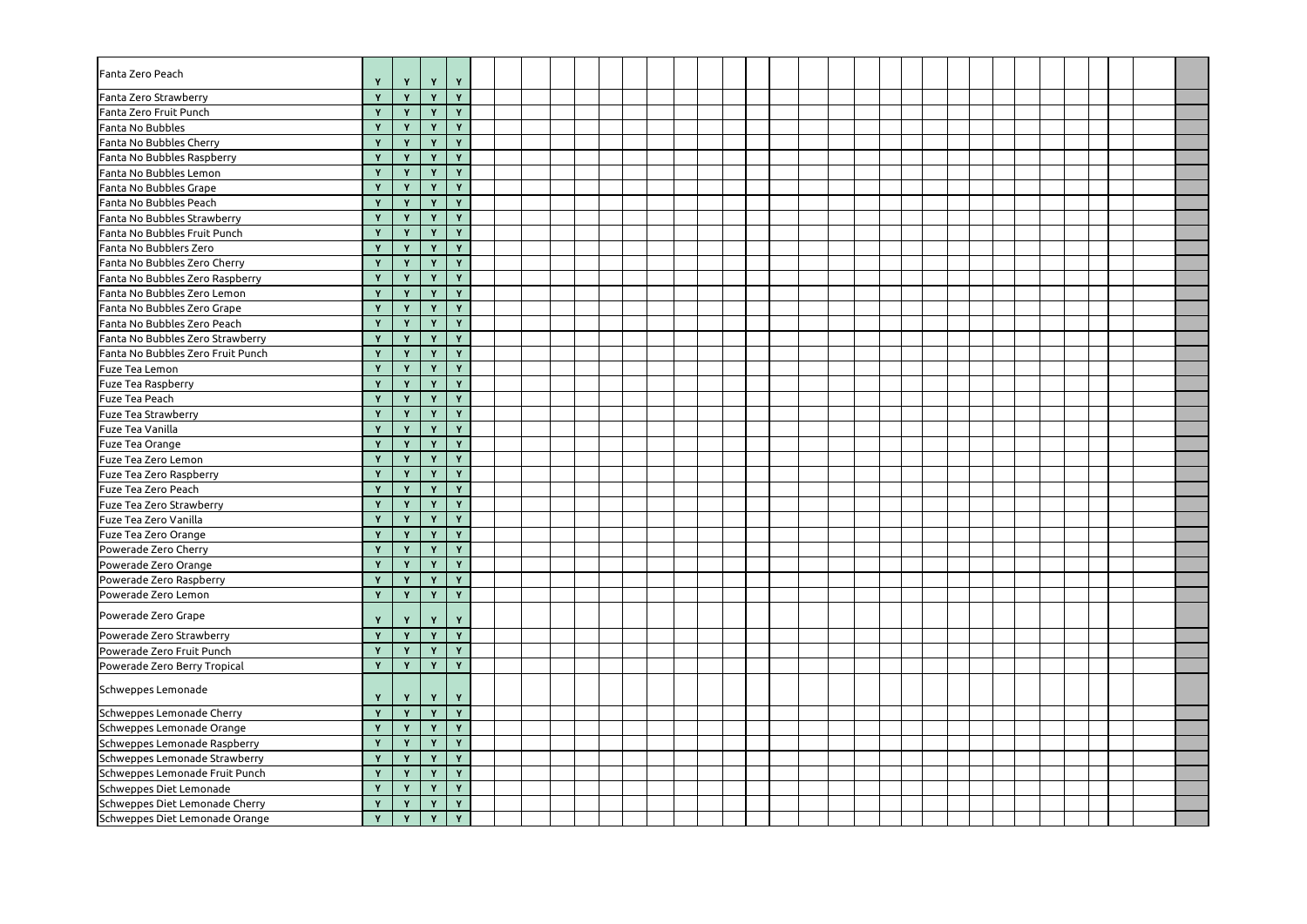| Schweppes Diet Lemonade Raspberry                         | Y            | $\mathbf{Y}$ | Y | Y            |           |           |  |  |           |           |   |              |  |  |              |              |  |  |   |  |              |  |
|-----------------------------------------------------------|--------------|--------------|---|--------------|-----------|-----------|--|--|-----------|-----------|---|--------------|--|--|--------------|--------------|--|--|---|--|--------------|--|
| Schweppes Diet Lemonade Strawberry                        | Y            | Y            | Y | Y            |           |           |  |  |           |           |   |              |  |  |              |              |  |  |   |  |              |  |
| Schweppes Diet Lemonade Fruit Punch                       | Y            | $\mathbf{v}$ | Y | Y            |           |           |  |  |           |           |   |              |  |  |              |              |  |  |   |  |              |  |
| Sprite Zero                                               | $\mathbf{Y}$ | Y            | Y | Y            |           |           |  |  |           |           |   |              |  |  |              |              |  |  |   |  |              |  |
| Sprite Zero Cherry                                        | Y            | $\mathbf v$  | Y | Y            |           |           |  |  |           |           |   |              |  |  |              |              |  |  |   |  |              |  |
| Sprite Zero Orange                                        | Y            | $\mathbf v$  | Y | Y            |           |           |  |  |           |           |   |              |  |  |              |              |  |  |   |  |              |  |
| Sprite Zero Vanilla                                       | Y            | Y            | Y | Y            |           |           |  |  |           |           |   |              |  |  |              |              |  |  |   |  |              |  |
| Sprite Zero Raspberry                                     | Y            | Y            | Y | $\mathbf{v}$ |           |           |  |  |           |           |   |              |  |  |              |              |  |  |   |  |              |  |
| Sprite Zero Grape                                         | $\mathbf{Y}$ | Y            | Y | Y            |           |           |  |  |           |           |   |              |  |  |              |              |  |  |   |  |              |  |
| Sprite Zero Peach                                         | Y            | Y            | Y | Y            |           |           |  |  |           |           |   |              |  |  |              |              |  |  |   |  |              |  |
| Sprite Zero Strawberry                                    | Y            | Y            | Y | Y            |           |           |  |  |           |           |   |              |  |  |              |              |  |  |   |  |              |  |
| Raspberry Tango Ice Blast Sugar Free                      | Y            | Y            | Y |              |           |           |  |  |           |           |   |              |  |  |              |              |  |  |   |  |              |  |
| Cherry Tango Ice Blast Sugar Free                         | $\mathbf{Y}$ | $\mathbf{v}$ | Y |              |           |           |  |  |           |           |   |              |  |  |              |              |  |  |   |  |              |  |
| Lemon Tango Ice Blast Sugar Free                          | $\mathbf v$  | $\mathbf{v}$ | Y |              |           |           |  |  |           |           |   |              |  |  |              |              |  |  |   |  |              |  |
| Bubble Gum Tango Ice Blast Sugar Free                     |              | $\mathbf v$  | Y |              |           |           |  |  |           |           |   |              |  |  |              |              |  |  |   |  |              |  |
| Orange Tango Ice Blast Sugar Free                         | Y            | $\mathbf{v}$ | Y |              |           |           |  |  |           |           |   |              |  |  |              |              |  |  |   |  |              |  |
| Kiwi & Strawberry Tango Ice Blast Sugar Free              | Y            | Y            | Y |              |           |           |  |  |           |           |   |              |  |  |              |              |  |  |   |  |              |  |
| Dark Cherry Tango Ice Blast No Sugar (Limited<br>Edition) | Y            | Y            | Y |              |           |           |  |  |           |           |   |              |  |  |              |              |  |  |   |  |              |  |
| <b>JUDES ICE CREAM</b>                                    |              |              |   |              |           |           |  |  |           |           |   |              |  |  |              |              |  |  |   |  |              |  |
| Cadbury Flake 99                                          | Y            |              |   | Y            |           |           |  |  |           |           |   | Y            |  |  |              |              |  |  |   |  |              |  |
| Very Vanilla                                              | Y            |              |   | Y            |           | $MC$ MC   |  |  | МC        | <b>MC</b> | Y | $\mathbf{Y}$ |  |  |              |              |  |  |   |  |              |  |
| Vegan Vanilla                                             | $\mathbf v$  | Y            |   | Y            |           | $MC$ MC   |  |  | MC        | <b>MC</b> |   | $MC$ MC      |  |  |              |              |  |  | ٧ |  |              |  |
| Strawberries & Cream                                      | Y            |              |   | Y            |           | $MC$ MC   |  |  | <b>MC</b> | <b>MC</b> | Y | $\mathbf{Y}$ |  |  |              |              |  |  |   |  |              |  |
| Raspberry Ripple                                          | Y            |              |   | Y            | <b>MC</b> | $\mid$ MC |  |  | <b>MC</b> | <b>MC</b> | Y | $\mathbf{Y}$ |  |  |              |              |  |  |   |  |              |  |
| Truly Chocolate                                           | Y            |              |   | Y            |           | MC MC     |  |  | MC        | <b>MC</b> | Y | $\mathbf{Y}$ |  |  |              |              |  |  |   |  |              |  |
| Mint Choc Chip                                            | Y            |              |   | Y            | <b>MC</b> | <b>MC</b> |  |  | <b>MC</b> | <b>MC</b> | Y | $\mathbf{Y}$ |  |  |              |              |  |  | v |  |              |  |
| Salted Caramel                                            | Y            |              |   | Y            | <b>MC</b> | <b>MC</b> |  |  | MC        | <b>MC</b> | Y | $\mathbf{Y}$ |  |  |              |              |  |  |   |  |              |  |
| Mango Sobert                                              |              | Y            |   |              |           | Y MC MC   |  |  | <b>MC</b> | MC        |   | MC MC        |  |  |              |              |  |  |   |  |              |  |
| <b>ALCOHOL</b>                                            |              |              |   |              |           |           |  |  |           |           |   |              |  |  |              |              |  |  |   |  |              |  |
| <b>Beer &amp; Cider</b>                                   |              |              |   |              |           |           |  |  |           |           |   |              |  |  |              |              |  |  |   |  |              |  |
| Heineken NRB 330 ml                                       | Y            | Y            |   |              |           |           |  |  |           |           |   |              |  |  |              |              |  |  |   |  |              |  |
| Peroni Nastro Azzurro NRB 330 ml                          | Y            | Y            |   |              |           |           |  |  |           |           |   |              |  |  | $\mathbf v$  |              |  |  |   |  |              |  |
| Corona, NRB 330 ml                                        | Y            | Y            |   |              |           |           |  |  |           |           |   |              |  |  | Y            |              |  |  |   |  |              |  |
| Brewdog Punk IPA NRB 330 ml                               | Y            |              |   |              |           |           |  |  |           |           |   |              |  |  | v            | $\mathbf{Y}$ |  |  |   |  |              |  |
| Magners Original NRB 330 ml                               |              |              | Y |              |           |           |  |  |           |           |   |              |  |  |              |              |  |  |   |  |              |  |
| Kopparberg Passionfruit NRB 500 ml                        |              |              | Y |              |           |           |  |  |           |           |   |              |  |  |              |              |  |  |   |  | Y            |  |
| Rekorderlig Strawberry & Lime NRB 500 ml                  |              |              | Y |              |           |           |  |  |           |           |   |              |  |  |              |              |  |  |   |  | $\mathbf{v}$ |  |
| <b>Beer &amp; Cider - Low Alcohol</b>                     |              |              |   |              |           |           |  |  |           |           |   |              |  |  |              |              |  |  |   |  |              |  |
| Heineken 0.0 330ml NRB 330 ml                             | Y            | Y            |   |              |           |           |  |  |           |           |   |              |  |  |              |              |  |  |   |  |              |  |
| <b>Beer &amp; Cider - Draught</b>                         |              |              |   |              |           |           |  |  |           |           |   |              |  |  |              |              |  |  |   |  |              |  |
| Bud Light Keg 50 lt                                       |              |              |   |              |           |           |  |  |           |           |   |              |  |  |              |              |  |  |   |  |              |  |
| Stella Artois 4.8% Keg 10 gal                             |              |              |   |              |           |           |  |  |           |           |   |              |  |  | v            |              |  |  |   |  |              |  |
| Beer & Cider - Regional Ale (Only 1 Per Cinema)           |              |              |   |              |           |           |  |  |           |           |   |              |  |  |              |              |  |  |   |  |              |  |
| Blacksheep 500ml                                          |              |              |   |              |           |           |  |  |           |           |   |              |  |  |              | - Y          |  |  |   |  |              |  |
|                                                           |              |              |   |              |           |           |  |  |           |           |   |              |  |  |              |              |  |  |   |  |              |  |
| Jennings Cumberland Ale 500ml                             |              |              |   |              |           |           |  |  |           |           |   |              |  |  | Y            | $\mathbf{Y}$ |  |  |   |  |              |  |
| Hobgoblin 500ml                                           |              |              |   |              |           |           |  |  |           |           |   |              |  |  |              |              |  |  |   |  |              |  |
| <b>Butcombe Bitter 500ml</b>                              | Y            |              |   |              |           |           |  |  |           |           |   |              |  |  | $\mathbf{v}$ |              |  |  |   |  |              |  |
| Spitfire 500ml                                            | $\mathbf{Y}$ | $\mathbf v$  |   |              |           |           |  |  |           |           |   |              |  |  |              |              |  |  |   |  |              |  |
|                                                           |              |              |   |              |           |           |  |  |           |           |   |              |  |  |              |              |  |  |   |  |              |  |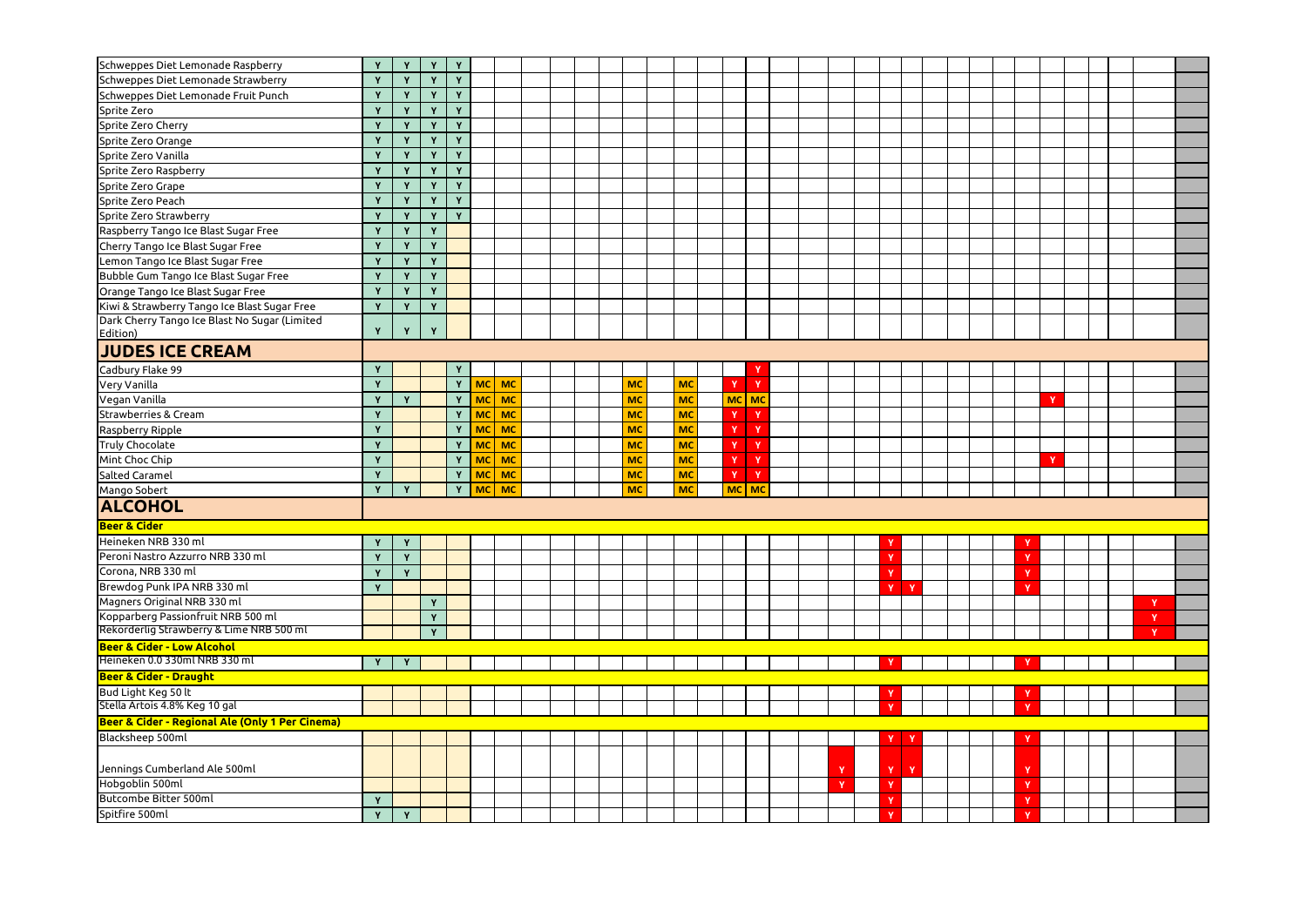| <b>Fullers London Pride 500ml</b>                                             | Y            | $\mathbf v$  |              |  |  |  |  |  |   |              |  |  |              |              |                                                                                                                            |  |  |  |              |  |
|-------------------------------------------------------------------------------|--------------|--------------|--------------|--|--|--|--|--|---|--------------|--|--|--------------|--------------|----------------------------------------------------------------------------------------------------------------------------|--|--|--|--------------|--|
| Sharp's Doom Bar 500ml                                                        |              |              |              |  |  |  |  |  |   |              |  |  |              |              |                                                                                                                            |  |  |  |              |  |
| Southampton Ale 76 500ml                                                      |              |              | Y            |  |  |  |  |  |   |              |  |  |              |              |                                                                                                                            |  |  |  |              |  |
| Deuchars IPA 500ml                                                            |              |              |              |  |  |  |  |  |   |              |  |  | Y            | $\mathbf{v}$ |                                                                                                                            |  |  |  |              |  |
| Oakham Ales Bishops Farewell 500ml                                            |              |              |              |  |  |  |  |  |   |              |  |  | $\checkmark$ |              |                                                                                                                            |  |  |  |              |  |
| Marstons Pedigree 500ml                                                       |              |              |              |  |  |  |  |  |   |              |  |  |              |              |                                                                                                                            |  |  |  |              |  |
| <b>Wine Single Serve</b>                                                      |              |              |              |  |  |  |  |  |   |              |  |  |              |              |                                                                                                                            |  |  |  |              |  |
| Da Luca Prosecco 20 cl                                                        |              |              |              |  |  |  |  |  |   |              |  |  |              |              |                                                                                                                            |  |  |  |              |  |
| Footsteps Merlot 187 ml                                                       |              |              | Y            |  |  |  |  |  |   |              |  |  |              |              |                                                                                                                            |  |  |  |              |  |
| Footsteps Pinot Grigio 187 ml                                                 |              |              | $\mathbf{v}$ |  |  |  |  |  |   |              |  |  |              |              |                                                                                                                            |  |  |  | v            |  |
| Footsteps Rose 187 ml                                                         |              |              | Y            |  |  |  |  |  |   |              |  |  |              |              |                                                                                                                            |  |  |  | v            |  |
| <b>Wine Full Bottle - Red</b>                                                 |              |              |              |  |  |  |  |  |   |              |  |  |              |              |                                                                                                                            |  |  |  |              |  |
| Tekena Merlot Central Valley 75 cl                                            |              |              |              |  |  |  |  |  |   |              |  |  |              |              |                                                                                                                            |  |  |  |              |  |
| Berri Estates Shiraz South-Eastern Australia 75 cl                            |              |              | Υ            |  |  |  |  |  |   |              |  |  |              |              |                                                                                                                            |  |  |  |              |  |
|                                                                               |              |              | Y            |  |  |  |  |  | Y | $\mathbf{v}$ |  |  |              |              |                                                                                                                            |  |  |  | $\mathbf v$  |  |
| FLM Seremos Malbec 75 cl<br>Allumea Organic Nero d'Avola Merlot Sicilia 75 cl |              | Y            |              |  |  |  |  |  |   |              |  |  |              |              |                                                                                                                            |  |  |  |              |  |
|                                                                               | $\mathbf{Y}$ | Y            | $\mathbf{v}$ |  |  |  |  |  |   |              |  |  |              |              |                                                                                                                            |  |  |  | <b>V</b>     |  |
| <b>Wine Full Bottle - White</b>                                               |              |              |              |  |  |  |  |  |   |              |  |  |              |              |                                                                                                                            |  |  |  |              |  |
| Solstice Pinot Grigio delle Venezie 75 cl                                     | Y            | Y            |              |  |  |  |  |  |   |              |  |  |              |              |                                                                                                                            |  |  |  |              |  |
| Southern Rivers Sauvignon Blanc Marlborough 75 cl                             |              |              | Y            |  |  |  |  |  |   |              |  |  |              |              |                                                                                                                            |  |  |  |              |  |
| Australia 75 cl                                                               |              |              |              |  |  |  |  |  | Y |              |  |  |              |              |                                                                                                                            |  |  |  |              |  |
| Allumea Organic Grillo Chardonnay Sicilia 75 cl                               | Y            | Y            |              |  |  |  |  |  |   |              |  |  |              |              |                                                                                                                            |  |  |  |              |  |
| Pulpo Sauvignon Blanc - Western Cape 75cl                                     | Y            | Y            |              |  |  |  |  |  |   |              |  |  |              |              |                                                                                                                            |  |  |  | v            |  |
| <b>Wine Full Bottle - Rose</b>                                                |              |              |              |  |  |  |  |  |   |              |  |  |              |              |                                                                                                                            |  |  |  |              |  |
| Vendange White Zinfandel California 75 cl                                     | Y            |              |              |  |  |  |  |  |   |              |  |  |              |              |                                                                                                                            |  |  |  |              |  |
| Solstice Pinot Grigio RosA delle Venezie 75 cl                                | Y            | Y            | Y            |  |  |  |  |  |   |              |  |  |              |              |                                                                                                                            |  |  |  |              |  |
| <b>Wine Full Bottle - Prosecco &amp; Sparkling</b>                            |              |              |              |  |  |  |  |  |   |              |  |  |              |              |                                                                                                                            |  |  |  |              |  |
| Alberto Nani Prosecco Brut Organic DOC 75 cl                                  |              |              |              |  |  |  |  |  |   |              |  |  |              |              |                                                                                                                            |  |  |  |              |  |
| Angel & Four Brut England 75 cl                                               |              |              |              |  |  |  |  |  |   |              |  |  |              |              |                                                                                                                            |  |  |  |              |  |
| Bottega Gold Prosecco Brut 75 cl                                              | $\mathbf{Y}$ | Y            | Y            |  |  |  |  |  |   |              |  |  |              |              |                                                                                                                            |  |  |  |              |  |
| <b>Wine Full Bottle - Champagne</b>                                           |              |              |              |  |  |  |  |  |   |              |  |  |              |              |                                                                                                                            |  |  |  |              |  |
| Moët & Chandon Brut Impérial NV 75 cl                                         | Y            | Y            | Y            |  |  |  |  |  |   |              |  |  |              |              |                                                                                                                            |  |  |  |              |  |
| Chapel Down Brut 75cl                                                         |              |              | Y            |  |  |  |  |  |   |              |  |  |              |              |                                                                                                                            |  |  |  | $\mathbf{v}$ |  |
| <b>Taittinger NV Brut 75cl</b>                                                | Y            | Y            | Y            |  |  |  |  |  |   |              |  |  |              |              |                                                                                                                            |  |  |  | v            |  |
| <b>Spirits - Gin</b>                                                          |              |              |              |  |  |  |  |  |   |              |  |  |              |              |                                                                                                                            |  |  |  |              |  |
| Tanqueray Gin 70 cl                                                           | Y            | Y            |              |  |  |  |  |  |   |              |  |  |              |              |                                                                                                                            |  |  |  |              |  |
| Gordon's Premium Pink Distilled Gin 70 cl                                     |              | $\mathbf v$  | $\mathbf{v}$ |  |  |  |  |  |   |              |  |  |              |              |                                                                                                                            |  |  |  |              |  |
| Bombay Sapphire 70 cl                                                         |              |              | $\mathbf v$  |  |  |  |  |  |   |              |  |  |              |              |                                                                                                                            |  |  |  |              |  |
| Hendricks Gin 70 cl                                                           | Y            | Y            | Y            |  |  |  |  |  |   |              |  |  |              |              |                                                                                                                            |  |  |  |              |  |
| <b>Spirits - Gin - Regional (Only 1 Per Cinema)</b>                           |              |              |              |  |  |  |  |  |   |              |  |  |              |              |                                                                                                                            |  |  |  |              |  |
| Conker Dorset Dry 70 cl                                                       |              | Y            |              |  |  |  |  |  |   |              |  |  |              |              |                                                                                                                            |  |  |  |              |  |
| Slingsby London Dry Gin 70 cl                                                 |              | $\mathbf v$  |              |  |  |  |  |  |   |              |  |  |              |              |                                                                                                                            |  |  |  |              |  |
| Sipsmith London Dry Gin 70 cl                                                 |              | Υ            |              |  |  |  |  |  |   |              |  |  |              |              |                                                                                                                            |  |  |  |              |  |
| Edinburgh Gin 70 cl                                                           | Y            | Y            | Y            |  |  |  |  |  |   |              |  |  |              |              |                                                                                                                            |  |  |  |              |  |
| Liverpool Organic Gin 70 cl                                                   | $\mathbf{Y}$ | $\mathbf{Y}$ | Y            |  |  |  |  |  |   |              |  |  |              |              |                                                                                                                            |  |  |  |              |  |
| Hunters Cheshire Gin 70 cl                                                    |              |              | Y            |  |  |  |  |  |   |              |  |  |              |              |                                                                                                                            |  |  |  |              |  |
| Langley's No.8 Gin 70 cl                                                      | Y            | Y.           | Y            |  |  |  |  |  |   |              |  |  |              |              |                                                                                                                            |  |  |  |              |  |
| Sheffield Dry Gin 70 cl                                                       |              |              |              |  |  |  |  |  |   |              |  |  |              |              | Awaiting information from the supplier. Please speak to a member of staff who can provide the product label for reference. |  |  |  |              |  |
| Poetic License Gin 70 cl                                                      |              |              |              |  |  |  |  |  |   |              |  |  |              |              | Awaiting information from the supplier. Please speak to a member of staff who can provide the product label for reference. |  |  |  |              |  |
| Griffiths Brothers Gin 70 cl                                                  |              |              |              |  |  |  |  |  |   |              |  |  |              |              | Awaiting information from the supplier. Please speak to a member of staff who can provide the product label for reference. |  |  |  |              |  |
| Bullards Gin 70 cl                                                            |              |              |              |  |  |  |  |  |   |              |  |  |              |              |                                                                                                                            |  |  |  |              |  |
|                                                                               |              |              |              |  |  |  |  |  |   |              |  |  |              |              | Awaiting information from the supplier. Please speak to a member of staff who can provide the product label for reference. |  |  |  |              |  |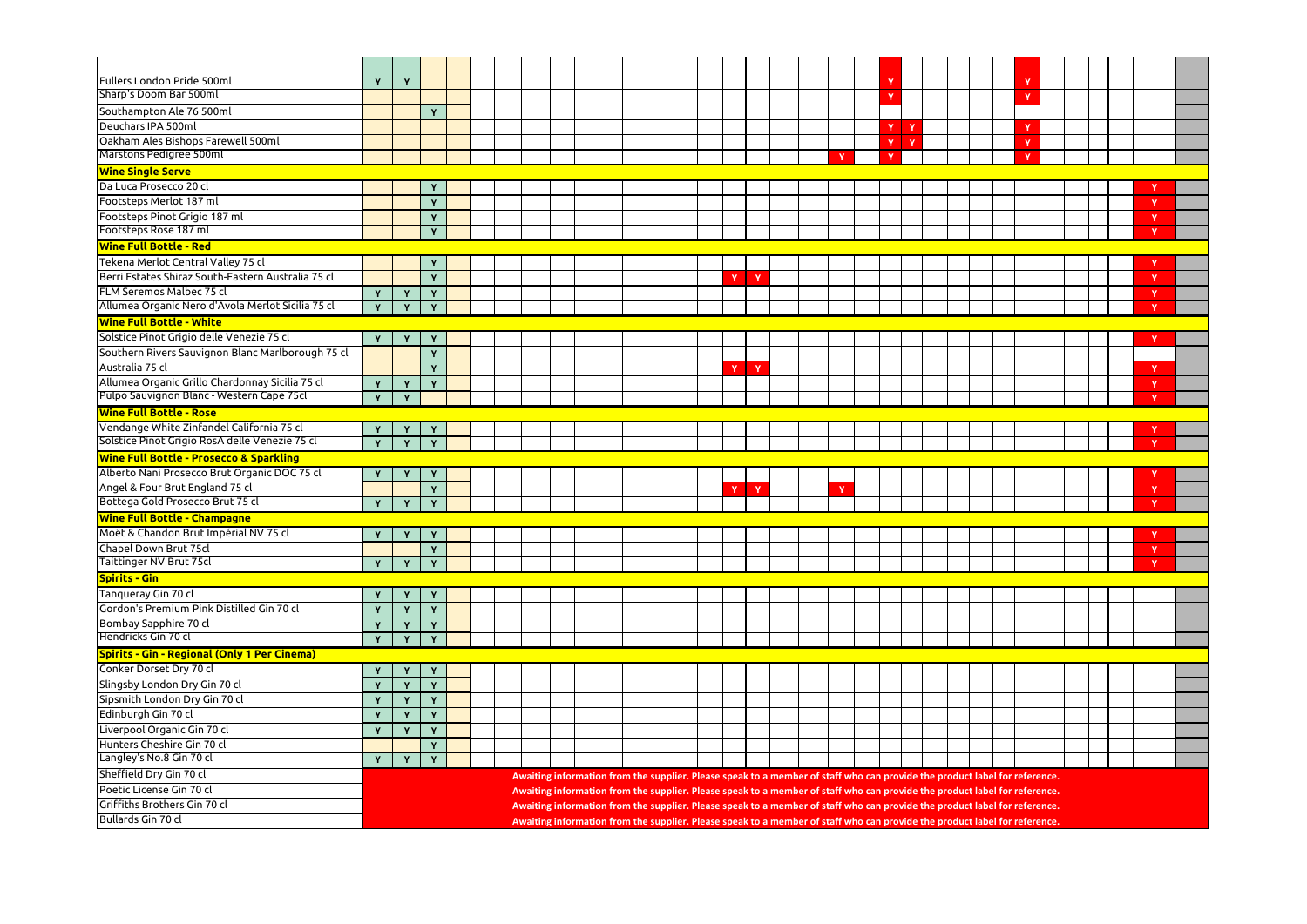| Burleighs Leicester Gin 70 cl             |              |              |              |   |  |  |  |  |  | Awaiting information from the supplier. Please speak to a member of staff who can provide the product label for reference. |  |  |              |  |  |    |              |  |  |  |
|-------------------------------------------|--------------|--------------|--------------|---|--|--|--|--|--|----------------------------------------------------------------------------------------------------------------------------|--|--|--------------|--|--|----|--------------|--|--|--|
| <b>Spirits - Vodka</b>                    |              |              |              |   |  |  |  |  |  |                                                                                                                            |  |  |              |  |  |    |              |  |  |  |
| Absolut Original 70 cl                    |              |              |              |   |  |  |  |  |  |                                                                                                                            |  |  |              |  |  |    |              |  |  |  |
| Absolut Vanilla 70 cl                     | Y            | Y            | $\mathbf v$  |   |  |  |  |  |  |                                                                                                                            |  |  |              |  |  |    |              |  |  |  |
| Ketel One 70 cl                           | Y            | Y            | $\mathbf{v}$ |   |  |  |  |  |  |                                                                                                                            |  |  |              |  |  |    |              |  |  |  |
| Grey Goose L'Original Vodka 70 cl         | Y            | Y            |              |   |  |  |  |  |  |                                                                                                                            |  |  | <b>V</b>     |  |  |    |              |  |  |  |
| <b>Spirits - Whiskey</b>                  |              |              |              |   |  |  |  |  |  |                                                                                                                            |  |  |              |  |  |    |              |  |  |  |
| Johnnie Walker Black Label 70 cl          | Y            | Y            |              |   |  |  |  |  |  |                                                                                                                            |  |  |              |  |  |    |              |  |  |  |
| Monkey Shoulder 70 cl                     | Y            | Y            | $\mathbf{v}$ |   |  |  |  |  |  |                                                                                                                            |  |  |              |  |  |    |              |  |  |  |
| <b>Spirits - Bourbon</b>                  |              |              |              |   |  |  |  |  |  |                                                                                                                            |  |  |              |  |  |    |              |  |  |  |
| Jack Daniel's 70 cl                       |              | Y            |              |   |  |  |  |  |  |                                                                                                                            |  |  |              |  |  |    |              |  |  |  |
| <b>Bulleit Bourbon 70 cl</b>              | <b>Y</b>     | Y            | $\mathbf{v}$ |   |  |  |  |  |  |                                                                                                                            |  |  |              |  |  |    |              |  |  |  |
| <b>Spirits - Rum</b>                      |              |              |              |   |  |  |  |  |  |                                                                                                                            |  |  |              |  |  |    |              |  |  |  |
| Captain Morgan's Spiced 70 cl             | Y            | Y            |              |   |  |  |  |  |  |                                                                                                                            |  |  |              |  |  |    |              |  |  |  |
| The Kraken Black Spiced Rum 70 cl         | $\mathbf{v}$ |              | Y            |   |  |  |  |  |  |                                                                                                                            |  |  |              |  |  |    |              |  |  |  |
| Bacardi Carta Blanca 70 cl                |              |              |              |   |  |  |  |  |  |                                                                                                                            |  |  |              |  |  |    |              |  |  |  |
| Havana Club 7 Year Old 70 cl              | $\mathbf{v}$ | $\mathbf{Y}$ | $\mathbf{v}$ |   |  |  |  |  |  |                                                                                                                            |  |  |              |  |  |    |              |  |  |  |
| <b>Spirits - Brandy</b>                   |              |              |              |   |  |  |  |  |  |                                                                                                                            |  |  |              |  |  |    |              |  |  |  |
| Courvoisier VS *** 70 cl                  |              | Y            |              |   |  |  |  |  |  |                                                                                                                            |  |  |              |  |  |    |              |  |  |  |
| Martell XO Cognac 70 cl                   | Y            | Y            | $\mathbf{v}$ |   |  |  |  |  |  |                                                                                                                            |  |  |              |  |  |    |              |  |  |  |
| <b>Spirits - Tequila</b>                  |              |              |              |   |  |  |  |  |  |                                                                                                                            |  |  |              |  |  |    |              |  |  |  |
| Jose Cuervo Especial Gold 70 cl           | Y            | Y            |              |   |  |  |  |  |  |                                                                                                                            |  |  |              |  |  |    |              |  |  |  |
| Don Julio Reposado 70 cl                  | Y            | Y            | Y            |   |  |  |  |  |  |                                                                                                                            |  |  |              |  |  |    |              |  |  |  |
| <b>Spirits - Liqueurs</b>                 |              |              |              |   |  |  |  |  |  |                                                                                                                            |  |  |              |  |  |    |              |  |  |  |
| Baileys Irish Cream 70 cl                 |              |              |              |   |  |  |  |  |  |                                                                                                                            |  |  |              |  |  |    |              |  |  |  |
| Aperol 70 cl                              | $\mathbf{v}$ | Y            | $\mathbf v$  |   |  |  |  |  |  |                                                                                                                            |  |  |              |  |  |    |              |  |  |  |
| Archers 70 cl                             | $\mathbf{Y}$ | $\mathbf{Y}$ | $\mathbf{Y}$ |   |  |  |  |  |  |                                                                                                                            |  |  |              |  |  |    |              |  |  |  |
| Disaronno Amaretto 70 cl                  | Y            | Y            |              |   |  |  |  |  |  |                                                                                                                            |  |  | $\mathbf{Y}$ |  |  | Y) | $\mathbf{Y}$ |  |  |  |
| Tia Maria 70 cl                           | $\mathbf{Y}$ |              | $Y$ $Y$      |   |  |  |  |  |  |                                                                                                                            |  |  |              |  |  |    |              |  |  |  |
| <b>Mixers</b>                             |              |              |              |   |  |  |  |  |  |                                                                                                                            |  |  |              |  |  |    |              |  |  |  |
| Monin Gomme Syrup 70cl                    | Y            | Y            | Y            |   |  |  |  |  |  |                                                                                                                            |  |  |              |  |  |    |              |  |  |  |
| Funkin Mango Puree 1 lt                   | Y            | $\mathbf{Y}$ | $\mathbf{Y}$ |   |  |  |  |  |  |                                                                                                                            |  |  |              |  |  |    |              |  |  |  |
| Funkin Raspberry Puree 1 lt               | $\mathbf v$  | Y            | Y            |   |  |  |  |  |  |                                                                                                                            |  |  |              |  |  |    |              |  |  |  |
| Angostura Bitters 20 cl                   |              | Y            | Y            |   |  |  |  |  |  |                                                                                                                            |  |  |              |  |  |    |              |  |  |  |
| Marie Brizard Creme de Mure New 70x6 70cl | Y            | Y            | Y            |   |  |  |  |  |  |                                                                                                                            |  |  |              |  |  |    |              |  |  |  |
| <b>XR Kuka Cold Brew Coffee 50cl</b>      |              |              |              |   |  |  |  |  |  | Awaiting information from the supplier. Please speak to a member of staff who can provide the product label for reference. |  |  |              |  |  |    |              |  |  |  |
| Monin Popcorn Syrup 70 cl                 |              |              |              |   |  |  |  |  |  | Awaiting information from the supplier. Please speak to a member of staff who can provide the product label for reference. |  |  |              |  |  |    |              |  |  |  |
| Marie Brizard Grenadine Syrup 70 cl       | Y            | Y            | Y            |   |  |  |  |  |  |                                                                                                                            |  |  |              |  |  |    |              |  |  |  |
| Marie Brizard Blue Curacao 70 cl          |              |              | $\mathbf v$  |   |  |  |  |  |  |                                                                                                                            |  |  |              |  |  |    |              |  |  |  |
| Coca-Cola 200ml                           | $\mathbf{v}$ | Y            | $\mathbf{v}$ | Y |  |  |  |  |  |                                                                                                                            |  |  |              |  |  |    |              |  |  |  |
| Diet Coke 200ml                           | Y            | Y            | $\mathbf{Y}$ | Y |  |  |  |  |  |                                                                                                                            |  |  |              |  |  |    |              |  |  |  |
| Coke Zero 200ml Bottle                    | Y            | Y            | $\mathbf{v}$ | Y |  |  |  |  |  |                                                                                                                            |  |  |              |  |  |    |              |  |  |  |
| Coca-Cola Signature Mixers Smokey         | Y            | Y            | Y            | Y |  |  |  |  |  |                                                                                                                            |  |  |              |  |  |    |              |  |  |  |
| Coca-Cola Signature Mixers Spicey         |              | $\mathbf{v}$ | $\mathbf{v}$ | Y |  |  |  |  |  |                                                                                                                            |  |  |              |  |  |    |              |  |  |  |
| Coca-Cola Signature Mixers Herbal         |              | Y            | Y            | Y |  |  |  |  |  |                                                                                                                            |  |  |              |  |  |    |              |  |  |  |
| Coca-Cola Signature Mixers Woody          | Y            | Y            | $\mathbf{v}$ | Y |  |  |  |  |  |                                                                                                                            |  |  |              |  |  |    |              |  |  |  |
| Schweppes Lemonade 200ml                  | $\mathbf{v}$ | Y            | $\mathbf{v}$ | Y |  |  |  |  |  |                                                                                                                            |  |  |              |  |  |    |              |  |  |  |
| Schweppes Soda Water                      | Y            | Y            | Y            | Y |  |  |  |  |  |                                                                                                                            |  |  |              |  |  |    |              |  |  |  |
| Schweppes Orange Juice 200ml              |              | $\mathbf{v}$ | $\mathbf v$  | Y |  |  |  |  |  |                                                                                                                            |  |  |              |  |  |    |              |  |  |  |
| Schweppes 1783 Tonic                      |              | Y            | Y            | Y |  |  |  |  |  |                                                                                                                            |  |  |              |  |  |    |              |  |  |  |
| Schweppes 1783 Light Tonic                | Y            | Y            | Y            | Y |  |  |  |  |  |                                                                                                                            |  |  |              |  |  |    |              |  |  |  |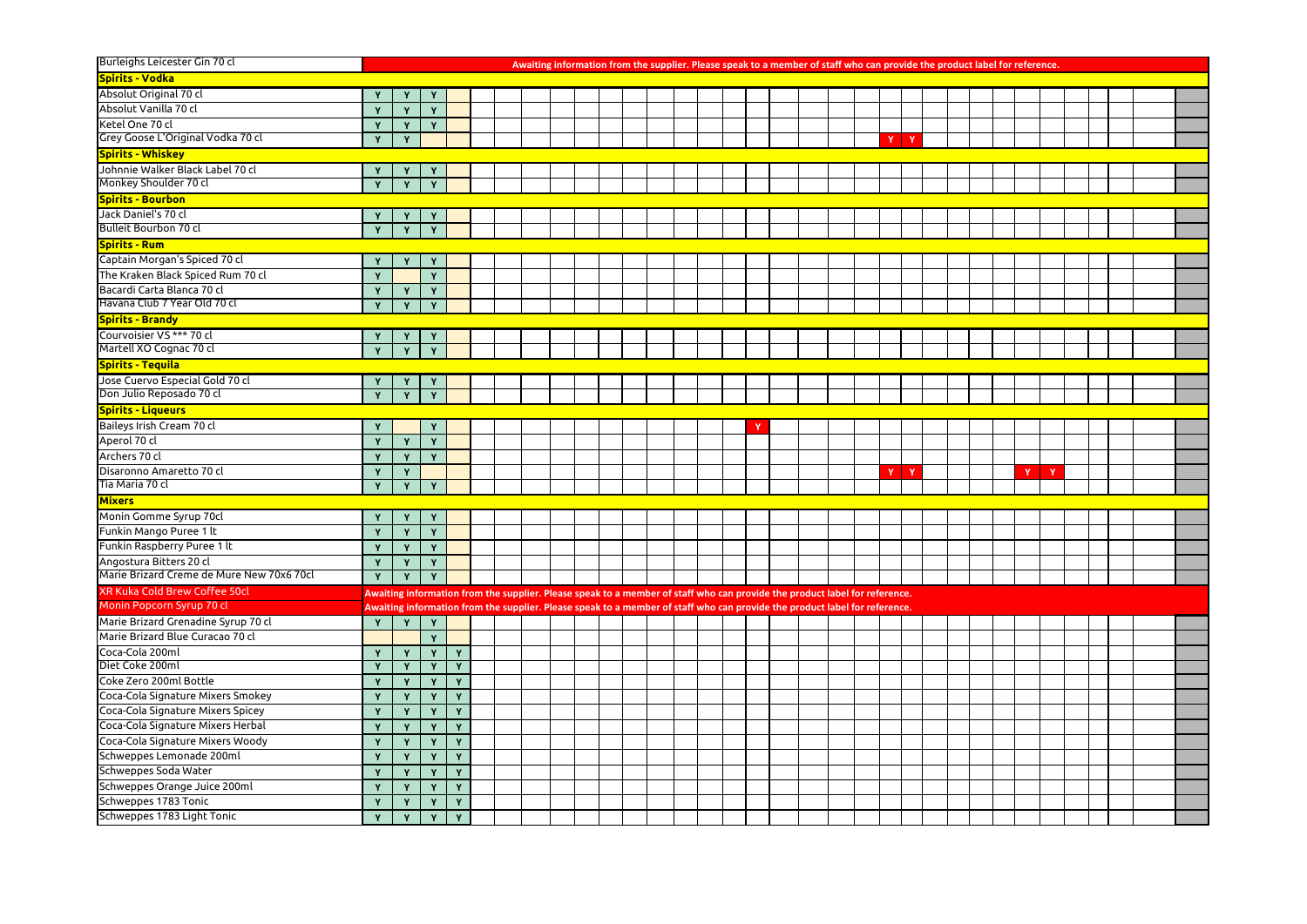| Schweppes 1783 Golden Ginger Ale                                                | Y                 | Y            |              | Y            |  |  |  |  |             |   |  |  |             |  |  |          |  |              |  |
|---------------------------------------------------------------------------------|-------------------|--------------|--------------|--------------|--|--|--|--|-------------|---|--|--|-------------|--|--|----------|--|--------------|--|
| Schweppes 1783 Cucumber                                                         | $\mathbf{Y}$      | Y            | Y            | Y            |  |  |  |  |             |   |  |  |             |  |  |          |  |              |  |
| Schweppes 1783 Salty Lemon Tonic                                                |                   | $\mathbf v$  | $\mathbf{Y}$ | Y            |  |  |  |  |             |   |  |  |             |  |  |          |  |              |  |
| Schweppes Russchian Pink Soda 200ml                                             |                   | Y            | Y            | Y            |  |  |  |  |             |   |  |  |             |  |  |          |  |              |  |
| Schweppes Pineapple, NRB 200 ml                                                 | Y                 | Y            | Y            |              |  |  |  |  |             |   |  |  |             |  |  |          |  |              |  |
| <b>Pre-Mixed Spirits</b>                                                        |                   |              |              |              |  |  |  |  |             |   |  |  |             |  |  |          |  |              |  |
| Tanqueray Gin and Tonic 275 ml                                                  |                   |              |              |              |  |  |  |  |             |   |  |  |             |  |  |          |  |              |  |
|                                                                                 | Y                 | Y            | Y            |              |  |  |  |  |             |   |  |  |             |  |  |          |  |              |  |
| Edinburgh Gin Raspberry Gin Fizz, Can 250 ml<br>Jack Daniels & Cola Cans 330 ml | Y                 |              | $\mathbf{v}$ |              |  |  |  |  |             |   |  |  |             |  |  |          |  |              |  |
|                                                                                 | $\mathbf{v}$      | Y            | Y            |              |  |  |  |  |             |   |  |  |             |  |  |          |  |              |  |
| abv, Can 250 ml                                                                 | Y                 |              | Y            |              |  |  |  |  |             |   |  |  |             |  |  |          |  |              |  |
| Berry Bramble - Eden Mill Mixology 250 ml                                       | $\mathbf{Y}$      |              | $\mathbf{v}$ |              |  |  |  |  |             |   |  |  |             |  |  |          |  |              |  |
| Love Bellini - Eden Mill Mixology 250 ml                                        | Y                 | Y            | $\mathbf{Y}$ |              |  |  |  |  |             |   |  |  |             |  |  |          |  |              |  |
| <b>Pre-Mixed Spirits - Low Alcohol</b>                                          |                   |              |              |              |  |  |  |  |             |   |  |  |             |  |  |          |  |              |  |
| Eden Mill 0% Original Gin & Tonic 250 ml                                        | $\mathbf Y$       | Y            |              |              |  |  |  |  |             |   |  |  |             |  |  |          |  |              |  |
| Garnishes for Cocktails (Full Bars only)                                        |                   |              |              |              |  |  |  |  |             |   |  |  |             |  |  |          |  |              |  |
| Oranges                                                                         | Y                 | Y            | Y            | $\mathbf{Y}$ |  |  |  |  |             |   |  |  |             |  |  |          |  |              |  |
| Raspberries                                                                     | $\mathbf{Y}$      | Y            | Y            | Y            |  |  |  |  |             |   |  |  |             |  |  |          |  |              |  |
| Mint                                                                            | Y                 | Y            | Y            | $\mathbf{Y}$ |  |  |  |  |             |   |  |  |             |  |  |          |  |              |  |
| <b>ODEON LEICESTER SQUARE</b>                                                   |                   |              |              |              |  |  |  |  |             |   |  |  |             |  |  |          |  |              |  |
| <b>ALCOHOL</b>                                                                  |                   |              |              |              |  |  |  |  |             |   |  |  |             |  |  |          |  |              |  |
| <b>Beer &amp; Cider</b>                                                         |                   |              |              |              |  |  |  |  |             |   |  |  |             |  |  |          |  |              |  |
| Heineken NRB 330 ml                                                             |                   | Y            |              |              |  |  |  |  |             |   |  |  |             |  |  |          |  |              |  |
| Peroni Nastro Azzurro NRB 330 ml                                                |                   | Y            |              |              |  |  |  |  |             |   |  |  |             |  |  | Ñ        |  |              |  |
| Corona, NRB 330 ml                                                              | Y                 | Y            |              |              |  |  |  |  |             |   |  |  |             |  |  |          |  |              |  |
| Brewdog Punk IPA NRB 330 ml                                                     | $\mathbf{Y}$      |              |              |              |  |  |  |  |             |   |  |  | $\mathbf v$ |  |  | <b>N</b> |  |              |  |
| Thatchers Gold NRB 500 ml                                                       | Y                 | Y            | Y            |              |  |  |  |  |             |   |  |  |             |  |  |          |  |              |  |
| Kopparberg Passionfruit NRB 500 ml                                              |                   |              | $\mathbf{Y}$ |              |  |  |  |  |             |   |  |  |             |  |  |          |  |              |  |
| Rekorderlig Strawberry & Lime NRB 500 ml                                        |                   |              | Y            |              |  |  |  |  |             |   |  |  |             |  |  |          |  | $\mathbf{v}$ |  |
| <b>Beer &amp; Cider - Low Alcohol</b>                                           |                   |              |              |              |  |  |  |  |             |   |  |  |             |  |  |          |  |              |  |
| Heineken 0.0 330ml NRB 330 ml                                                   | $\mathbf{Y}$      | Y            |              |              |  |  |  |  |             |   |  |  |             |  |  |          |  |              |  |
| Beer & Cider - Regional Ale (Only 1 Per Cinema)                                 |                   |              |              |              |  |  |  |  |             |   |  |  |             |  |  |          |  |              |  |
| Fullers London Pride 500ml                                                      |                   |              |              |              |  |  |  |  |             |   |  |  |             |  |  |          |  |              |  |
| Camden Town Pale Ale Can 330 ml                                                 | Y<br>$\mathbf{Y}$ | Y<br>Y       |              |              |  |  |  |  |             |   |  |  |             |  |  |          |  |              |  |
| <b>Wine Full Bottle - Red</b>                                                   |                   |              |              |              |  |  |  |  |             |   |  |  |             |  |  |          |  |              |  |
|                                                                                 |                   |              |              |              |  |  |  |  |             |   |  |  |             |  |  |          |  |              |  |
| Tekena Merlot Central Valley 75 cl                                              |                   |              | Y            |              |  |  |  |  |             |   |  |  |             |  |  |          |  |              |  |
| Berri Estates Shiraz South-Eastern Australia 75 cl                              |                   |              |              |              |  |  |  |  | Y           | Y |  |  |             |  |  |          |  |              |  |
| <b>FLM Seremos Malbec 75 cl</b>                                                 | Y                 | Y            | Y            |              |  |  |  |  |             |   |  |  |             |  |  |          |  |              |  |
| Allumea Organic Nero d'Avola Merlot Sicilia 75 cl                               | Y                 | $\mathbf{Y}$ | $\mathbf{v}$ |              |  |  |  |  |             |   |  |  |             |  |  |          |  |              |  |
| <b>Wine Full Bottle - White</b>                                                 |                   |              |              |              |  |  |  |  |             |   |  |  |             |  |  |          |  |              |  |
|                                                                                 |                   |              |              |              |  |  |  |  |             |   |  |  |             |  |  |          |  |              |  |
| Solstice Pinot Grigio delle Venezie 75 cl                                       | Y                 | Y            | Y            |              |  |  |  |  |             |   |  |  |             |  |  |          |  | $\mathbf{v}$ |  |
| Southern Rivers Sauvignon Blanc Marlborough 75 cl                               |                   |              | $\mathbf{Y}$ |              |  |  |  |  |             |   |  |  |             |  |  |          |  |              |  |
| Australia 75 cl                                                                 |                   |              | Y            |              |  |  |  |  | $\mathbf v$ | Y |  |  |             |  |  |          |  |              |  |
| Allumea Organic Grillo Chardonnay Sicilia 75 cl                                 | $\mathbf{Y}$      | Y            | Y            |              |  |  |  |  |             |   |  |  |             |  |  |          |  |              |  |
| Pulpo Sauvignon Blanc - Western Cape 75cl                                       | Y                 | Y            |              |              |  |  |  |  |             |   |  |  |             |  |  |          |  |              |  |
| <b>Wine Full Bottle - Rose</b>                                                  |                   |              |              |              |  |  |  |  |             |   |  |  |             |  |  |          |  |              |  |
| Vendange White Zinfandel California 75 cl                                       | Y                 | Y            | $\mathbf{Y}$ |              |  |  |  |  |             |   |  |  |             |  |  |          |  |              |  |
| Solstice Pinot Grigio RosA delle Venezie 75 cl                                  | Y                 | Y            | $\mathbf{Y}$ |              |  |  |  |  |             |   |  |  |             |  |  |          |  |              |  |
| <b>Wine Full Bottle - Prosecco &amp; Sparkling</b>                              |                   |              |              |              |  |  |  |  |             |   |  |  |             |  |  |          |  |              |  |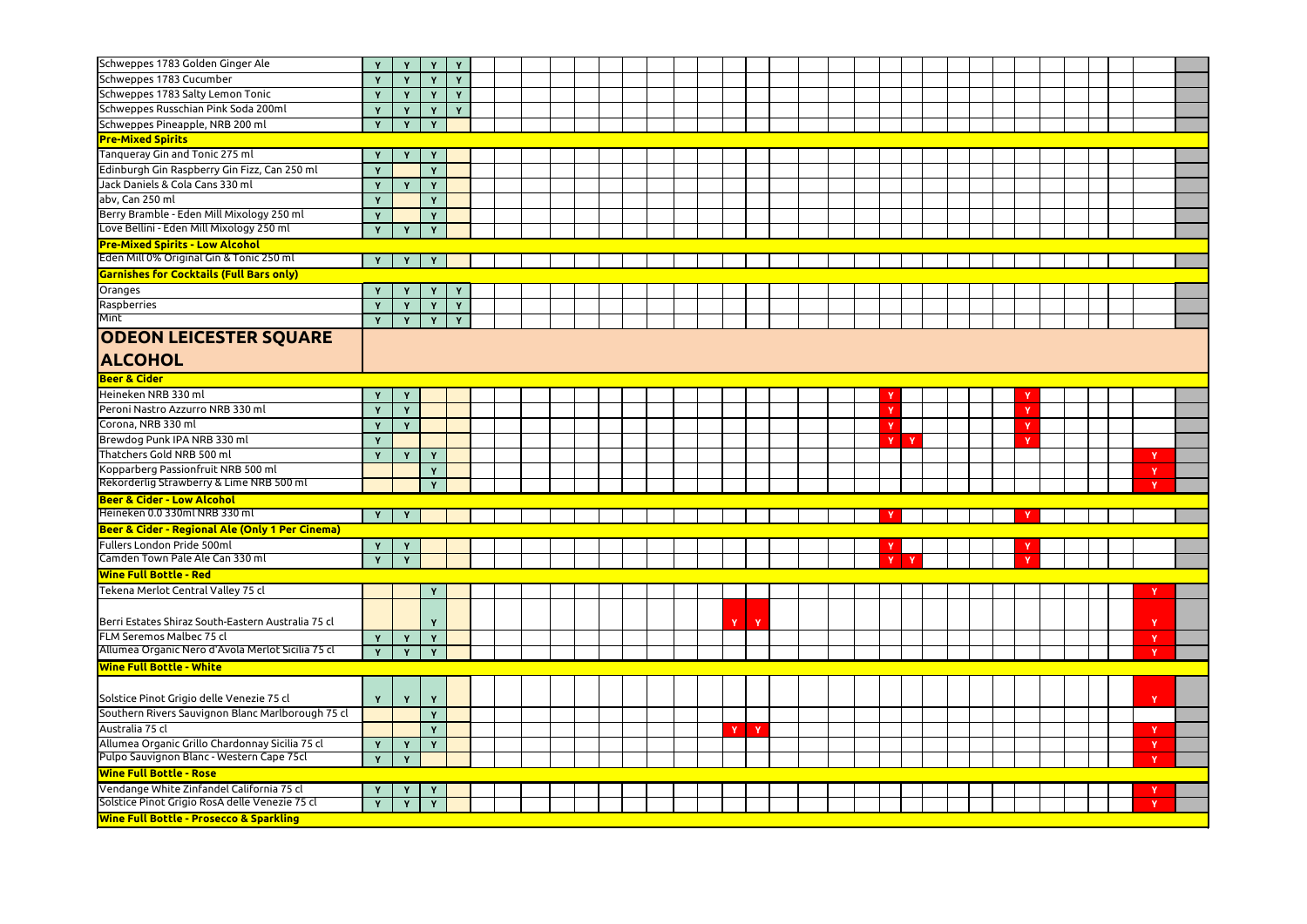| Alberto Nani Prosecco Brut Organic DOC 75 cl                                            | Y            | Y            | Y                 |  |  |  |  |                                                                                                                            |          |              |  |             |  |  |  |  |  |  |              |  |
|-----------------------------------------------------------------------------------------|--------------|--------------|-------------------|--|--|--|--|----------------------------------------------------------------------------------------------------------------------------|----------|--------------|--|-------------|--|--|--|--|--|--|--------------|--|
| Angel & Four Brut England 75 cl                                                         |              |              | Y                 |  |  |  |  |                                                                                                                            | <b>V</b> | $\mathbf{Y}$ |  | $\mathbf v$ |  |  |  |  |  |  | $\mathbf{v}$ |  |
| Bottega Gold Prosecco Brut 75 cl                                                        | Y            | Y            | Y                 |  |  |  |  |                                                                                                                            |          |              |  |             |  |  |  |  |  |  | $\mathbf v$  |  |
| <b>Wine Full Bottle - Champagne</b>                                                     |              |              |                   |  |  |  |  |                                                                                                                            |          |              |  |             |  |  |  |  |  |  |              |  |
| Moët & Chandon Brut Impérial NV 75 cl                                                   | Y            | $\mathbf{Y}$ | Y                 |  |  |  |  |                                                                                                                            |          |              |  |             |  |  |  |  |  |  |              |  |
| Veuve Clicquot-Ponsardin Yellow Label Brut 37.5 cl                                      | Y            | $\mathbf v$  | $\mathbf{Y}$      |  |  |  |  |                                                                                                                            |          |              |  |             |  |  |  |  |  |  |              |  |
| Dom Perignon Brut 75 cl                                                                 | Y            | <b>Y</b>     | Y                 |  |  |  |  |                                                                                                                            |          |              |  |             |  |  |  |  |  |  |              |  |
| Chapel Down Brut 75cl                                                                   |              |              | Y                 |  |  |  |  |                                                                                                                            |          |              |  |             |  |  |  |  |  |  |              |  |
| Taittinger NV Brut 75cl                                                                 | Y            | Y            | Y                 |  |  |  |  |                                                                                                                            |          |              |  |             |  |  |  |  |  |  | $\mathbf{v}$ |  |
| <b>Spirits - Gin</b>                                                                    |              |              |                   |  |  |  |  |                                                                                                                            |          |              |  |             |  |  |  |  |  |  |              |  |
| Tanqueray Gin 70 cl                                                                     | Y            |              | Υ                 |  |  |  |  |                                                                                                                            |          |              |  |             |  |  |  |  |  |  |              |  |
| Gordon's Premium Pink Distilled Gin 70 cl                                               | Y            |              | Y                 |  |  |  |  |                                                                                                                            |          |              |  |             |  |  |  |  |  |  |              |  |
| Edinburgh Gin 70 cl                                                                     | Y            | $\mathbf{v}$ | Y                 |  |  |  |  |                                                                                                                            |          |              |  |             |  |  |  |  |  |  |              |  |
| Slingsby London Dry Gin 70 cl                                                           | $\mathbf{Y}$ | $\mathbf{v}$ | Y                 |  |  |  |  |                                                                                                                            |          |              |  |             |  |  |  |  |  |  |              |  |
| Slingsby Yorkshire Rhubarb Gin 70 cl                                                    | $\mathbf v$  | v            | Y                 |  |  |  |  |                                                                                                                            |          |              |  |             |  |  |  |  |  |  |              |  |
| Sipsmith London Dry Gin 70 cl                                                           |              | $\mathbf v$  | Y                 |  |  |  |  |                                                                                                                            |          |              |  |             |  |  |  |  |  |  |              |  |
| Bombay Sapphire 70 cl                                                                   | Y            | Y            | Y                 |  |  |  |  |                                                                                                                            |          |              |  |             |  |  |  |  |  |  |              |  |
| Hendricks Gin 70 cl                                                                     | Y            | Y            | $\mathbf{Y}$      |  |  |  |  |                                                                                                                            |          |              |  |             |  |  |  |  |  |  |              |  |
| Spirits - Gin - Low Alcohol                                                             |              |              |                   |  |  |  |  |                                                                                                                            |          |              |  |             |  |  |  |  |  |  |              |  |
| Seedlip Grove 42 (Non Alcoholic Gin)                                                    |              |              |                   |  |  |  |  | Awaiting information from the supplier. Please speak to a member of staff who can provide the product label for reference. |          |              |  |             |  |  |  |  |  |  |              |  |
| Spirits - Vodka                                                                         |              |              |                   |  |  |  |  |                                                                                                                            |          |              |  |             |  |  |  |  |  |  |              |  |
| Ciroc French Vanilla 70 cl                                                              | Y            |              |                   |  |  |  |  |                                                                                                                            |          |              |  |             |  |  |  |  |  |  |              |  |
| Absolut Original 70 cl                                                                  | $\mathbf{Y}$ | Y            | Y                 |  |  |  |  |                                                                                                                            |          |              |  |             |  |  |  |  |  |  |              |  |
| Absolut Vanilla 70 cl                                                                   |              |              | $\mathbf{Y}$      |  |  |  |  |                                                                                                                            |          |              |  |             |  |  |  |  |  |  |              |  |
| Ketel One 70 cl                                                                         | Y            | $\mathbf v$  | Y                 |  |  |  |  |                                                                                                                            |          |              |  |             |  |  |  |  |  |  |              |  |
|                                                                                         |              |              |                   |  |  |  |  |                                                                                                                            |          |              |  |             |  |  |  |  |  |  |              |  |
| Grey Goose L'Original Vodka 70 cl                                                       | Y            | Y            |                   |  |  |  |  |                                                                                                                            |          |              |  |             |  |  |  |  |  |  |              |  |
|                                                                                         |              |              |                   |  |  |  |  |                                                                                                                            |          |              |  |             |  |  |  |  |  |  |              |  |
| <b>Spirits - Whiskey</b>                                                                |              |              |                   |  |  |  |  |                                                                                                                            |          |              |  |             |  |  |  |  |  |  |              |  |
| Johnnie Walker Black Label 70 cl                                                        |              |              |                   |  |  |  |  |                                                                                                                            |          |              |  |             |  |  |  |  |  |  |              |  |
| Monkey Shoulder 70 cl<br>Johnnie Walker Gold Label Reserve 70 cl                        | Y            | Y            | Y                 |  |  |  |  |                                                                                                                            |          |              |  |             |  |  |  |  |  |  |              |  |
|                                                                                         |              |              |                   |  |  |  |  |                                                                                                                            |          |              |  |             |  |  |  |  |  |  |              |  |
| <b>Spirits - Bourbon</b>                                                                |              |              |                   |  |  |  |  |                                                                                                                            |          |              |  |             |  |  |  |  |  |  |              |  |
| Jack Daniel's 70 cl<br><b>Bulleit Bourbon 70 cl</b>                                     | Y<br>Y       | Y<br>Y       | Y<br>Y            |  |  |  |  |                                                                                                                            |          |              |  |             |  |  |  |  |  |  |              |  |
|                                                                                         |              |              |                   |  |  |  |  |                                                                                                                            |          |              |  |             |  |  |  |  |  |  |              |  |
| <b>Spirits - Rum</b>                                                                    |              |              |                   |  |  |  |  |                                                                                                                            |          |              |  |             |  |  |  |  |  |  |              |  |
| Captain Morgan's Spiced 70 cl                                                           | Y.           | Y            | Y                 |  |  |  |  |                                                                                                                            |          |              |  |             |  |  |  |  |  |  |              |  |
| The Kraken Black Spiced Rum 70 cl                                                       | Y            | $\mathbf{v}$ | Y                 |  |  |  |  |                                                                                                                            |          |              |  |             |  |  |  |  |  |  |              |  |
| Bacardi Carta Blanca 70 cl<br>Havana Club 7 Year Old 70 cl                              | Y            | Y            | Y                 |  |  |  |  |                                                                                                                            |          |              |  |             |  |  |  |  |  |  |              |  |
|                                                                                         |              |              | Y                 |  |  |  |  |                                                                                                                            |          |              |  |             |  |  |  |  |  |  |              |  |
| <b>Spirits - Brandy</b>                                                                 |              |              |                   |  |  |  |  |                                                                                                                            |          |              |  |             |  |  |  |  |  |  |              |  |
| Courvoisier VS *** 70 cl<br>Martell XO Cognac 70 cl                                     | Y.<br>Y      | Y<br>Y       | Y<br>Y            |  |  |  |  |                                                                                                                            |          |              |  |             |  |  |  |  |  |  |              |  |
|                                                                                         |              |              |                   |  |  |  |  |                                                                                                                            |          |              |  |             |  |  |  |  |  |  |              |  |
|                                                                                         |              |              |                   |  |  |  |  |                                                                                                                            |          |              |  |             |  |  |  |  |  |  |              |  |
| <b>Spirits - Tequila</b><br>Jose Cuervo Especial Gold 70 cl<br>Don Julio Reposado 70 cl | Y            | Y            | Y                 |  |  |  |  |                                                                                                                            |          |              |  |             |  |  |  |  |  |  |              |  |
|                                                                                         | Y            | Y            |                   |  |  |  |  |                                                                                                                            |          |              |  |             |  |  |  |  |  |  |              |  |
| <b>Spirits - Liqueurs</b>                                                               |              | Y            |                   |  |  |  |  |                                                                                                                            |          |              |  |             |  |  |  |  |  |  |              |  |
| Martini Bianco 75 cl                                                                    | Y            | Y            | Y                 |  |  |  |  |                                                                                                                            |          |              |  |             |  |  |  |  |  |  |              |  |
| Cointreau 70 cl                                                                         | Y            |              | Y                 |  |  |  |  |                                                                                                                            |          |              |  |             |  |  |  |  |  |  |              |  |
| Chambord 70 cl                                                                          | Y            | Y            | Y                 |  |  |  |  |                                                                                                                            |          |              |  |             |  |  |  |  |  |  |              |  |
| Edinburgh Gin's Rhubarb & Ginger Liqueur 50 cl                                          | Y            |              | Y                 |  |  |  |  |                                                                                                                            |          | V            |  |             |  |  |  |  |  |  |              |  |
| Baileys Irish Cream 70 cl<br>Aperol 70 cl                                               | Y<br>Y       | $\mathbf{Y}$ | Y<br>$\mathbf{Y}$ |  |  |  |  |                                                                                                                            |          |              |  |             |  |  |  |  |  |  |              |  |